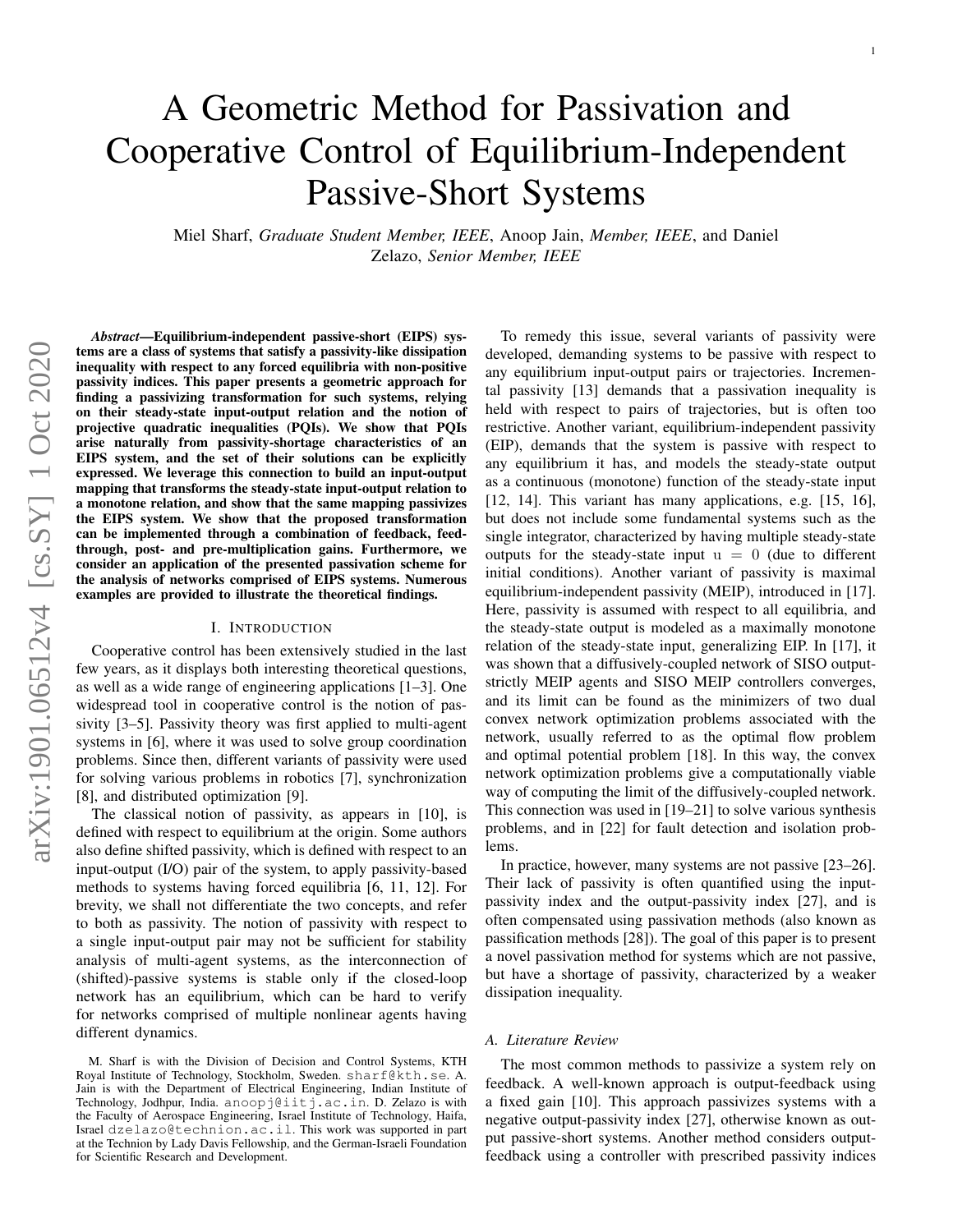[27], but passivation is again achieved only for passiveshort systems [27, Theorem 7]. One can similarly consider input-feedthrough, passivizing systems with a negative inputpassivity index [27], known as input-passive-short systems.

Other prominent feedback-based methods used for passivation include state-feedback and output-feedback by general static nonlinearities, see [28–33] and references therein. These approaches were proven to work for weakly minimum phase systems with relative degree at most 1, but can have several problems. First, like Lyapunov theory, these methods are often non-constructive, and heavily rely on structural properties of the system at hand [34, Chapter 1]. Second, the construction of the feedback law requires an exact model of the system, or at least an approximate one. This can be a problem in cases where the model of the system changes, due to faults, wearand-tear, unforeseen working conditions, etc. As passivity indices can be estimated using in-run data [35–37], passivation methods relying on passivity indices can mitigate this effect by adapting the assumed passivity indices. We also mention other methods building on state-feedback, such as backstepping and forwarding [34, Chapter 6], which remove either the minimum-phase or the relative-degree requirement, but replace it with a structural assumption on the model of the system, i.e., the system must be in a triangular form.

A novel method for mitigating the problems of feedbackbased methods was presented in [38]. The method considers a general I/O transformation, which defines a new input and a new output for the system as a linear combination of its original input and output. This method generalizes outputfeedback and input-feedthrough with constant gains. In [38], this I/O transformation was used to passivize systems with a finite  $\mathcal{L}_2$ -gain. Namely, the entries of the matrix defining the I/O transformation were chosen according to the  $\mathcal{L}_2$ -gain of the system at hand by solving a collection of equations and inequalities. In particular, the method is constructive and can successfully cope with a change in the dynamics by measuring the  $\mathcal{L}_2$ -gain of the new system and updating the entries of the matrix accordingly. However, the applicability of this method is limited to systems with a finite  $\mathcal{L}_2$ -gain, which excludes all unstable systems, input- or output-passive short systems, as well as some marginally stable systems such as the single integrator. Thus there is a need for a more sophisticated passivization approach to deal with a wider class of systems. This motivates the goals of this paper.

#### *B. Contributions*

In this paper, we build on [38] and propose a novel method for constructing passivizing I/O transformations. Our approach is based on analytic geometry, which is applicable to a wider class of systems characterized by a passivity-like dissipation inequality with arbitrary passivity indices. Unlike in [38], these systems need not have a finite  $\mathcal{L}_2$ -gain. We define these systems as input-output  $(\rho, \nu)$ -passive systems, including, but not restricted to, output passive-short system, input passiveshort systems and finite  $\mathcal{L}_2$ -gain systems. We show how to use the passivity indices of such systems to build a passivizing I/O transformation that can be realized using an amalgamation of easily implementable components such as input-feedthrough,

output-feedback, and gains. We consider systems that are input-output  $(\rho, \nu)$ -passive with respect to all forced equilibria. The collection of all these steady-state input-output pairs is known as the steady-state I/O relation of the system. The steady-state I/O relation for passive systems is known to be monotone [14, 17], and we show that this relation is nonmonotone for passive-short systems. To tackle such systems, we introduce the notion of projective quadratic inequalities (PQIs), that are inequalities in two scalar variables, as well as methods inspired from analytic geometry to find a linear transformation monotonizing<sup>1</sup> the steady-state relation of the system. We then show that the linear transformation gives rise to an I/O transformation, which is shown to passivize the system with respect to all forced equilibria. We further discuss an application of this passivation scheme for multiagent systems, in which, the notion of MEIP leads to a network optimization framework for analysis. As we already know that the passivized systems have monotone steady-state relations, the missing key notion for assuring MEIP is maximality. In this direction, we introduce the notion of cursive relations to assert maximality of the monotonized relations, proving the agents are MEIP, and allowing us to derive a transformed network optimization framework in the spirit of [17]. We also reproduce the results of [39] as a special case, which proves a network optimization framework assuming the agents only have an output-shortage of passivity. We exemplify our results by characterizing a class of linear and time-invariant systems as EIPS systems, and give two case studies by comparing our results with the existing literature. We emphasize that our results are also valid for classical passivity, as PQIs abstract all notions of classical passivity discussed in the introduction.

The rest of the paper is organized as follows. Section II presents some background and provides a few definitions. Section III motivates and formulates the problem. Section IV discusses the steady-state I/O relation of passive-short systems, and suggests a geometric method of finding a monotonizing transformation. Section V shows that the monotonizing transformation passivizes the system, and shows how to implement the said transformation using basic control elements, such as feedback, feed-through, and gains. Section VI discusses the notion of input-output  $(\rho, \nu)$ -passivity and its generality. Section VII studies the last obstacle needed for MEIP, namely *maximal* monotonicity, and formulates the network optimization framework. Section VIII presents two examples of applying our methods, before we conclude the paper in Section IX.

*Preliminaries:* We use notions from graph theory [40]. A graph is a pair  $G = (\mathbb{V}, \mathbb{E})$ , consisting of a finite set of vertices V, and a finite set of edges,  $\mathbb{E} \subset \mathbb{V} \times \mathbb{V}$ . Each edge  $e \in \mathbb{E}$ consists of two vertices  $i, j \in \mathbb{V}$ , and the notation  $e = (i, j)$ indicates that i is the *head* of edge e and j is its *tail*. The incidence matrix  $\mathcal{E} \in \mathbb{R}^{|V| \times |E|}$  of  $\mathcal{G}$  is defined such that for any edge  $e = (i, j)$ ,  $[\mathcal{E}]_{ie} = +1$ ,  $[\mathcal{E}]_{je} = -1$ , and  $[\mathcal{E}]_{\ell e} = 0$ for  $\ell \neq i, j$ . The  $n \times n$  identity matrix is denoted by  $\mathrm{Id}_n$ , and  $\mathbf{0}_n$  is the all-zero vector. The Legendre transform of a convex function  $\Phi : \mathbb{R}^d \to \mathbb{R}$  is a function  $\Phi^* : \mathbb{R}^d \to \mathbb{R}$ 

<sup>&</sup>lt;sup>1</sup>We introduce this word and it has the meaning of "to make monotone." In simple words, monotonizing means converting any (non-monotone) relation to a monotone relation.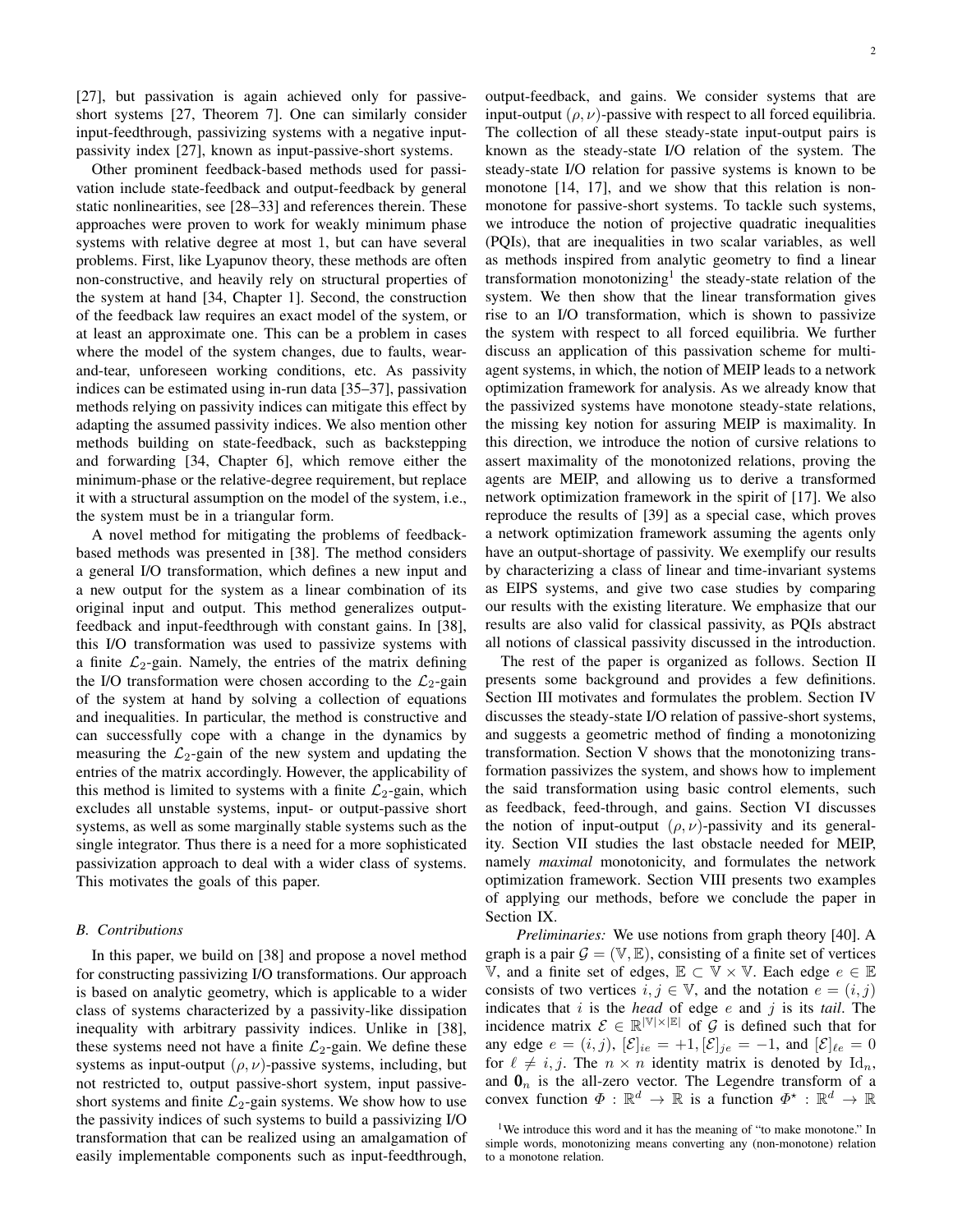defined by  $\Phi^*(y) = \sup_{u \in \mathbb{R}^d} \{u^\top y - \Phi(u)\}$  [41]. Moreover, the subdifferential of a convex function  $\Phi$  is denoted as  $\partial \Phi$ . A relation, i.e., a subset  $\Omega \subseteq A \times B$  of a product set, is identified with the set-valued map sending  $a \in A$  to  $\{b \in B : (a, b) \in A\}$  $\Omega$ }. Given a relation  $\Omega \subseteq A \times B$ ,  $\Omega^{-1}$  denotes the inverse relation of  $\Omega$ , i.e.,  $\Omega^{-1} := \{ (b, a) \in \mathcal{B} \times \mathcal{A} : (a, b) \in \Omega \}.$ We follow the convention that italic letters denote dynamic variables and letters in normal font denote constant signals.

## II. BACKGROUND

This section reviews the concept of MEIP, introduces systems with finite equilibrium-independent passivity indices, and describes the network model for diffusively coupled systems.

## *A. Maximal Equilibrium-Independent Passivity*

Consider the following SISO dynamical system,

$$
\Upsilon: \dot{x} = f(x, u); \quad y = h(x, u), \tag{1}
$$

with state  $x \in \mathbb{R}^n$ , control input  $u \in \mathbb{R}$  and output  $y \in \mathbb{R}$ . The functions  $f$  and  $h$  are assumed to be sufficiently smooth. We assume the systems in the form (1) admit forced steadystate input-output equilibrium pairs. This leads to the following definition, used extensively in the literature [12, 14, 17, 20].

Definition 1. *The* steady-state input-output relation *of the system* (1) *is the collection of all steady-state input-output pairs* (u, y). That is, it is equal to the set  $k = \{(u, y) :$  $\exists x, \mathbf{0}_n = f(x, u), y = h(x, u)$ *. The corresponding inverse relation is given by*  $k^{-1} = \{(y, u) : (u, y) \in k\}.$ 

Note that any steady-state relation can be thought of as a setvalued map. Namely, for any constant input u, we can define  $k(u)$  as the set  $k(u) = \{y : (u, y) \in k\}$ . Note that  $k(u) = \emptyset$ if no steady-state output corresponding to the input u exists. Similarly, for a steady-state output y, we define  $k^{-1}(y)$  as  $k^{-1}(y) = \{u : (u, y) \in k\}$ , the set of all constant inputs u that can generate y. In this sense, the inverse relation can always be defined, as we do not assume  $k$  to be a function.

For EIP systems, it is shown in [14] that the steady-state I/O relation  $k$  is a continuous and monotonically increasing function. In particular, for any steady-state input u there is exactly one steady-state output y. However, EIP excludes some important system classes, e.g. the single integrator [17]. To capture the behavior of systems where the steady-state I/O relations are not necessarily a function, but rather a *relation*, the notion of MEIP was suggested relying on *maximal monotonicity* of the steady-state I/O relation [17].

Definition 2. *A relation* k *is said to be* maximal monotone *if*

- *i)* it is monotone, i.e., for any  $(u_1, y_1), (u_2, y_2) \in k$ , we *have that*  $(u_2 - u_1)(y_2 - y_1) \geq 0$ *, and*
- *ii) it is not contained in a larger monotone relation.*

The notion of maximal monotonicity is closely related to convex functions as described in the following theorem.

Theorem 1 ([41]). *A relation* k *is maximally monotone if and only if there exists a convex function* Φ *such that the subgradient* ∂Φ *is equal to* k*. Moreover,* Φ *is unique up to an additive constant. The function* Φ *is called the* integral function *of* k*.*

Maximal monotonicity induces the following systemtheoretic property:

**Definition 3** ([17]). *A dynamical SISO system*  $\Sigma: u \mapsto y$ *is (output-strictly)* maximal equilibrium independent passive (MEIP) *if*

- *i) The system* Σ *is (output-strictly) passive with respect to any steady-state I/O pair* (u, y) *it possesses.*
- *ii) The associated steady-state I/O relation is maximally monotone.*

Examples of MEIP systems include single integrators, port-Hamiltonian systems, gradient systems, and others; see [17] for further discussion. One important aspect of MEIP systems is their integral functions, as mentioned in Theorem 1 above. Since the steady-state I/O relation  $k$  is maximally monotone for an MEIP system, there exists a convex function  $K$  such that  $\partial K = k$ . Moreover, the Legendre transform of K, denoted as  $K^*$ , is also a convex function, and satisfies  $\partial K^* = k^{-1}$ . Thus both  $k, k^{-1}$  have integral functions that are necessarily convex. However, this is not true for passive-short systems, as will be shown in Section III.

#### *B. Equilibrium-Independent Shortage of Passivity*

The main advantage of applying an equilibrium-independent notion of passivity for multi-agent systems is that it allows to prove convergence without specifying the steady-state limit (see [12, 14, 17] and Subsection II-C). However, many systems in practice are not passive [23–26], and even fewer are passive with respect to all equilibria. The level of passivity, or shortage thereof, is usually measured using passivity indices. We first define the notion of shortage of passivity that we consider, and later adjust it to fit into the equilibrium-independent framework.

**Definition 4.** Let  $\Sigma$  be a SISO system with a constant input*output steady-state pair*  $(u, y)$ *. The system*  $\Sigma$  *is said to be:* 

*i)* output ρ-passive *with respect to* (u, y) *if there exist a storage function*  $S(x)$ *, and a number*  $\rho \in \mathbb{R}$ *, such that the following inequality holds for any trajectory:*

$$
\dot{S} \le -\rho(y - y)^2 + (y - y)(u - u); \tag{2}
$$

*ii)* input ν-passive *with respect to* (u, y) *if there exist a storage function*  $S(x)$ *, and a number*  $\nu \in \mathbb{R}$ *, such that the following inequality holds for any trajectory:*

$$
\dot{S} \le -\nu(u - u)^2 + (y - y)(u - u); \tag{3}
$$

*iii*) input-output  $(\rho, \nu)$ -passive *with respect to*  $(u, y)$  *if there exist a storage function*  $S(x)$ *, and numbers*  $\rho, \nu \in \mathbb{R}$ *, such that*  $\rho \nu < \frac{1}{4}$  and that the following inequality holds *for any trajectory:*

$$
\dot{S} \le -\rho(y - y)^2 - \nu(u - u)^2 + (y - y)(u - u). \quad (4)
$$

Remark 1. *Output* ρ*-passive systems with* ρ < 0 *are known in the literature both as output-passive short or output passivityshort systems [23, 24, 39, 42–44] or as output-passifiable systems [45, 46]. Similarly, input v-passive systems with*  $\nu < 0$ *are usually called input-passive short systems or as inputpassifiable systems.*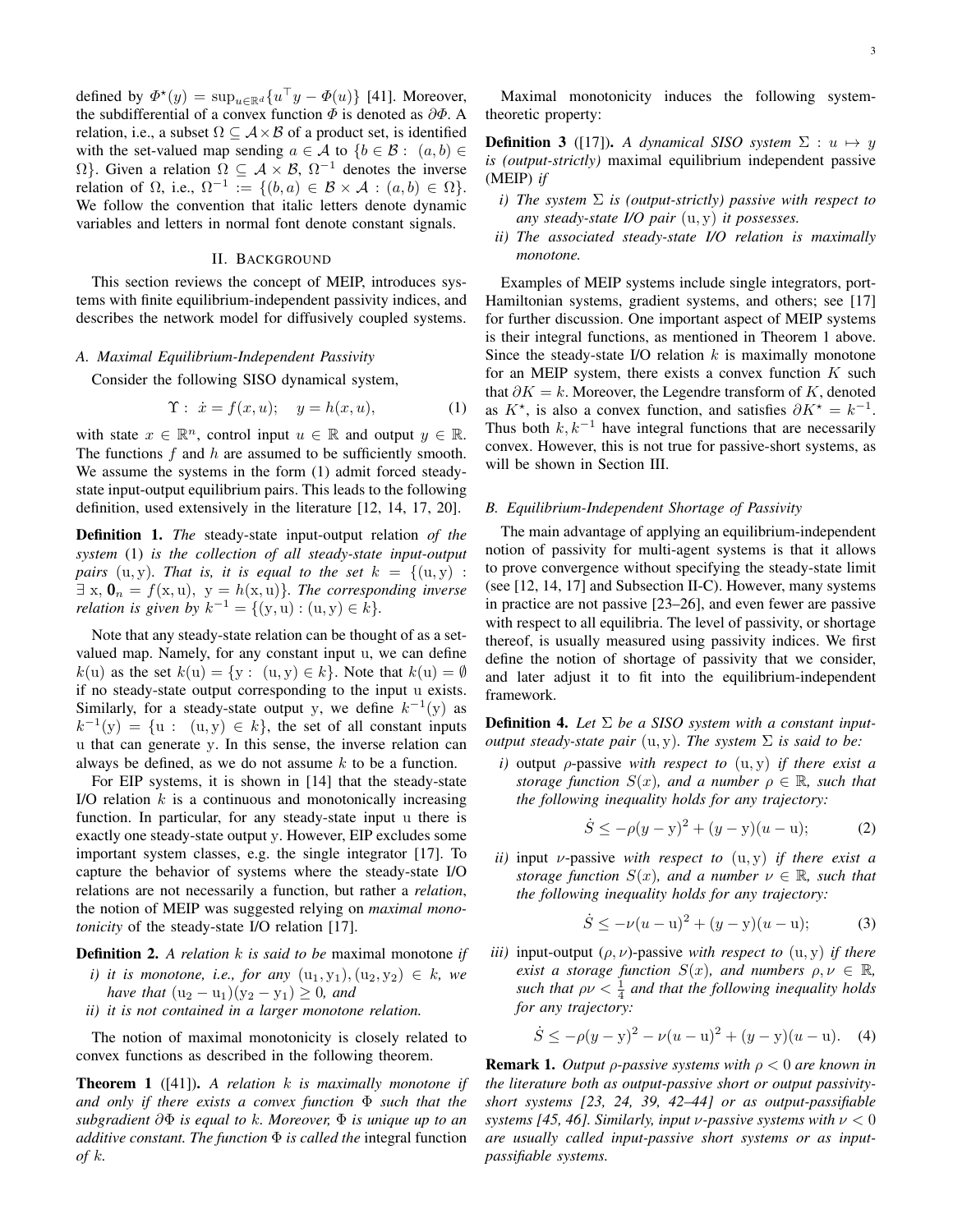**Definition 5.** *A SISO system*  $\Sigma: u \mapsto y$  *is said to be:* 

- *i)* Equilibrium-Independent Output ρ-Passive *(EI-OP(*ρ*)) if it is output* ρ*-passive with respect to any equilibrium.*
- *ii)* Equilibrium-Independent Input ν-Passive *(EI-IP(*ν*)) if it is input* ν*-passive with respect to any equilibrium.*
- *iii*) Equilibrium-Independent Input-Output  $(\rho, \nu)$ -Passive  $(EI-IOP(\rho, \nu))$  *if it is input-output*  $(\rho, \nu)$ -passive with *respect to any equilibrium.*

*Moreover, for EI-OP(*·*) and EI-IP(*·*), the largest numbers* ρ, ν *for which the inequalities* (2) *and* (3) *hold are called the* equilibrium-independent output-passivity index *and* equilibrium-independent input-passivity index *of the system, respectively. Furthermore,* Σ *is said to be* equilibriumindependent passive short *(EIPS) if there exist* ρ, ν *with*  $\rho \nu < \frac{1}{4}$  such that  $\Sigma$  is EI-IOP( $\rho, \nu$ ).

Remark 2. *The numbers* ρ, ν *in Definition 5 are not unique, as decreasing them makes the inequality easier to satisfy. We thus define the equilibrium-independent passivity indices analogously to the output-feedback passivity index (OFP) and the input-feedthrough passivity index (IFP) in [26]. Moreover, the definition above unites strictly-passive, passive, and passive-short systems. The case* ρ, ν > 0 *corresponds to strict passivity,*  $\rho, \nu = 0$  *corresponds to passivity, and*  $\rho, \nu < 0$ *corresponds to shortage of passivity. Thus, it will allow us to consider networks of systems where some are passive and some are passive-short, without needing to specify the exact passivity assumption. It also allows us to consider EI-IOP(* $\rho, \nu$ *)* systems for  $\rho > 0$  and  $\nu < 0$  (or vice versa) with *no additional effort needed.*

**Remark 3.** *The demand that*  $\rho \nu < \frac{1}{4}$  *for defining EI-IOP*( $\rho, \nu$ ) *might seem unnatural. The reason we add it is that otherwise, the right-hand side of* (4) *will either be always positive or always negative. The first case implies all static nonlinearities are EI-IOP(* $\rho, \nu$ *), and the second case implies that no system can be EI-IOP(* $\rho, \nu$ *), both rendering the definition useless.* 

Remark 4. *EI-IOP(*ρ, ν*) systems capture both EI-OP(*ρ*) and EI-IP(v)* systems by setting either  $\rho = 0$  or  $\nu = 0$ .

We now give an example of a class of  $E I-OP(\rho)$  systems:

**Proposition 1.** *Consider the SISO gradient system*  $\dot{x}$  =  $-\nabla U(x) + u; y = x$ , where the Hessian of the potential U *satisfies*  $\text{Hess}(U) \geq \rho \text{Id}$  *for some*  $\rho \in \mathbb{R}$ *. Then*  $\Sigma$  *is EI-OP(* $\rho$ *).* 

*Proof.* Take a steady-state I/O pair  $(u, y)$  and note  $x = y$  is the corresponding state at equilibrium. Consider the storage function  $S(x) = \frac{1}{2} ||x - x||^2$ . The derivative of S along the system trajectories is  $S = (x - x)^{\top}(-\nabla U(x) + u)$ . Defining  $\varphi(x) := \nabla U(x) - \rho x$ , we write  $S = (x-x)^{\top}(-\varphi(x) - \rho x + u)$ . Adding and subtracting  $\varphi(x)$  and  $\rho x$  and using the fact that  $u = \nabla U(x)$ ,  $y = x$  and  $\varphi(x) = \nabla U(x) - \rho x$  at equilibrium, we obtain  $\dot{S} = -(x-x)^{\top}((\varphi(x)-\varphi(x))-\rho(y-y)^{\top}(y-y)+(y-z)^{\top})$ y)(u – u)). It is straightforward to verify that  $Hess(U) \ge \rho Id$ implies that  $\nabla \varphi(x) \geq 0$ , so  $\varphi(\cdot)$  is a monotone operator, that is,  $-(x - x)^{\top}((\varphi(x) - \varphi(x)) \leq 0$ . We thus conclude that  $\dot{S} \le -\rho (y - y)^{\top} (y - y) + (y - y)^{\top} (u - u)$ , and hence the system is EI-OP( $\rho$ ). system is  $EI-OP(\rho)$ .



Fig. 1. A diffusively-coupled network.

## *C. Diffusively-Coupled Network Model*

We consider a collection of SISO agents interacting over a network  $\mathcal{G} = (\mathbb{V}, \mathbb{E})$ , in which the agents reside at the nodes V, and the edges regulate the relative output between the associated nodes. Namely, the agents  $\{\Sigma_i\}_{i\in\mathbb{V}}$  and the controllers  $\{\Pi_e\}_{e \in \mathbb{R}}$  have the following models:

$$
\Sigma_i: \begin{cases} \dot{x}_i = f_i(x_i, u_i) \\ y_i = h_i(x_i, u_i) \end{cases}, \Pi_e: \begin{cases} \dot{\eta}_e = \phi_e(\eta_e, \zeta_e) \\ \mu_e = \psi_e(\eta_e, \zeta_e) \end{cases}, \quad (5)
$$

where  $x_i \in \mathbb{R}^{\ell_i}$ ,  $\eta_e \in \mathbb{R}^{\ell_e}$  are the states,  $u_i, \zeta_e \in \mathbb{R}$  are the inputs and  $y_i$ ,  $\mu_e$  are the outputs. We define the stacked vectors  $\mathbf{u} = [u_1, \dots, u_{|\mathbb{V}|}]^\top$ , and similarly for  $\mathbf{x}, \mathbf{y}, \mathbf{\zeta}, \mathbf{\eta}$  and  $\mathbf{\mu}$ . The agents and controllers are coupled by  $\zeta = \mathcal{E}^{\dagger} y$  and  $u = -\mathcal{E}\mu$ , where  $\mathcal E$  is the incidence matrix of  $\mathcal G$ . The closed-loop system is called the *diffusively-coupled system*  $(\Sigma, \Pi, \mathcal{G})$ , and the associated block-diagram can be seen in Figure 1. Diffusivelycoupled networks are of considerable interest in the control literature [6, 17, 47], and include important examples such as neural networks [48], the Kuramoto model for oscillator synchronization [49], and traffic control models [50].

The notion of MEIP allows us to connect between diffusively-coupled networks and network optimization theory.

Theorem 2 ([17]). *Consider the diffusively-coupled system* (Σ,Π, G)*. Suppose the agents are output-strictly MEIP and the controllers are MEIP, or vice versa. Let*  $K_i$  *be the agents' integral functions, and let* Γ<sub>e</sub> *be the controllers' integral functions. We denote*  $\mathbf{K}(\mathbf{u}) = \sum_{i \in \mathbb{V}} K_i(\mathbf{u}_i)$ ,  $\mathbf{\Gamma}(\boldsymbol{\mu}) = \sum_{e \in \mathbb{E}} \Gamma_i(\mu_i)$ , *and similarly for the Legendre transforms. Then there exist constant vectors*  $\mathbf{u}, \mathbf{y}, \boldsymbol{\zeta}, \boldsymbol{\mu}$  *such the signals*  $\mathbf{u}(t), \mathbf{y}(t), \boldsymbol{\zeta}(t), \boldsymbol{\mu}(t)$ of  $(\Sigma, \Pi, \mathcal{G})$  *asymptotically converge to*  $\mathbf{u}, \mathbf{y}, \zeta, \mathbf{\mu}$  *correspondingly. Moreover, the steady-states* u,y,ζ *and* µ *are (dual) solutions of the following pair of convex optimization problems:*

|                                           | OFP                                                                                                                                                                             |      | OPP                                                                                                               |
|-------------------------------------------|---------------------------------------------------------------------------------------------------------------------------------------------------------------------------------|------|-------------------------------------------------------------------------------------------------------------------|
| min<br>$\mathbf{u}, \mathbf{\mu}$<br>s.t. | $\boldsymbol{K}(\mathbf{u}) + \boldsymbol{\Gamma}^\star(\boldsymbol{\mu}) \, \, \Big\  \, \, \min_{\mathbf{y},\boldsymbol{\zeta}}$<br>$\mathbf{u} = -\mathcal{E}\mathbf{\mu}$ . | s.t. | $\boldsymbol{K}^{\star}(\mathbf{y})+\boldsymbol{\Gamma}(\boldsymbol{\zeta})$<br>$\mathcal{E}^{\perp}$ y = $\zeta$ |

These static optimization problems are known as the *Optimal Flow Problem* (OFP) and the *Optimal Potential Problem (OPP)*, and are dual to each other. These are classical problems in the mathematical field of network optimization, dealing with static optimization problems defined on graphs, and have been extensively studied by various researchers in fields as theoretical computer science and operations research [18]. However, this framework heavily relies on the passivity of the agents and controllers, and fails if any of the agents are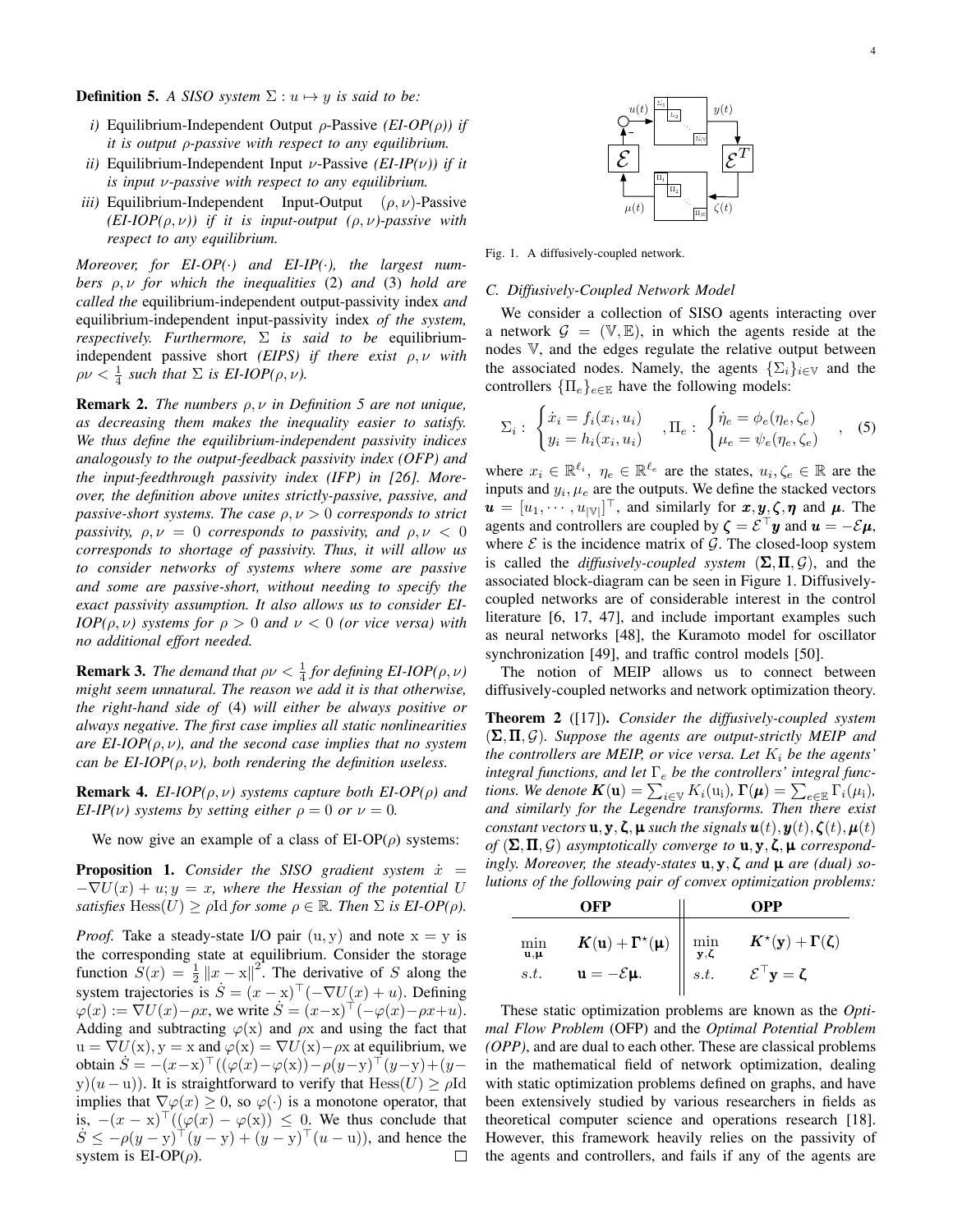not MEIP. As we'll see later, if the agents are not passive, the integral functions might be non-convex, or may not even exist.

## III. MOTIVATION AND PROBLEM FORMULATION

Our end-goal is to extend the network optimization framework of Theorem 2 to agents which are not MEIP, but are rather EIPS. Unlike MEIP systems, EIPS systems need not have monotone steady-state relations. In some cases, this lack of monotonicity results in the non-convexity of the corresponding integral function [39], and in other cases, the steady-state I/O relation is far enough from monotone that an integral function cannot even be defined. We give examples of this phenomenon in the following:

**Example 1** (EI-OP( $\rho$ )). *Consider a SISO system*  $\dot{x} = -x +$  $\sqrt[3]{x} + u$ ;  $y = \sqrt[3]{x}$ . It is shown in [39] that this system is *EI-OP(* $\rho$ *)* for all  $\rho \leq -1$ , and its equilibrium-independent *passivity index is*  $\rho = -1$ *. Moreover, the inverse steadystate I/O relation*  $u = k^{-1}(y) = y^3 - y$  *is not monotone. Furthermore, it has an integral function*  $K^*(y) = \frac{1}{4}y^4 - \frac{1}{2}y^2$ , *which is non-convex due to the negative quadratic term.*

**Example 2** (EI-IP( $\nu$ )). *Consider the SISO system*  $\dot{x} = -\sqrt[3]{x} +$  $u; y = x - u$ . One can show similarly to Example 1 that *this system is EI-IP(v) for all*  $\nu \leq -1$ *, and*  $\nu = -1$  *is its equilibrium-independent passivity index. Moreover, the steadystate I/O relation*  $y = k(u) = u^3 - u$  *is not monotone. Furthermore, it has an integral function*  $K(u) = \frac{1}{4}u^4 - \frac{1}{2}u^2$ , *which is again non-convex due to the negative quadratic term.*

Example 3 (EI-IOP(ρ, ν)). *Consider a SISO dynamical system* Σ *given by*

$$
\Sigma: \ \dot{x} = -\sqrt[3]{x} + 0.5x + 0.5u; \quad y = 0.5x - 0.5u, \tag{8}
$$

*with input* u *and output* y*. For any steady-state input-output pair*  $(u, y)$  *and the corresponding state at equilibrium*  $x =$  $2y+u$ , we can consider the storage function  $S(x) = \frac{1}{6}(x-x)^2$ . *A simple calculation shows that:*

$$
\dot{S} \le (u - u)(y - y) + \frac{1}{3}(u - u)^2 + \frac{2}{3}(y - y)^2,
$$

*meaning that the system is EI-IOP(* $\rho$ *,*  $\nu$ *) for*  $\rho = -2/3$  *and*  $\nu =$ −1/3*. One can also easily verify that given an equilibrium state* x*, the steady-state input* u *is given by*  $u = 2\sqrt[3]{x} - x$  *and that the steady-state output is*  $y = x - \sqrt[3]{x}$ *. Defining*  $\sigma = -\sqrt[3]{x}$ *, we see that the steady-state relation of the system is given by the planar curve*  $u = 2\sigma - \sigma^3$ ;  $y = \sigma^3 - \sigma$ , parameterized by *a variable* σ*, as shown in Figure 2. It is clear from Figure 2 that both steady-state I/O relation and its inverse are nonmonotone. In fact, the steady-state input-output relation and its inverse are so far from monotone, no integral function exists for either of them.*

*However, if we define a new input*  $\tilde{u}$  *and a new output*  $\tilde{y}$ *by*  $\tilde{u} = u + y$ ,  $\tilde{y} = u + 2y$ , the resulting loop transformation *gives the following system:*

$$
\tilde{\Sigma}: \dot{x} = -\sqrt[3]{x} + \tilde{u}; \quad \tilde{y} = x,\tag{9}
$$

which has the steady-state input-output relation  $k(\tilde{u}) = u^3$ , *which is maximally monotone. Moreover, the system* (9) *can be verified to be MEIP with storage function*  $S(x) = \frac{1}{2}(x - x)^2$ .



Fig. 2. Steady-state relations of the system in Example 3.

The above example shows that EIPS systems need not have integral functions, nor (maximally) monotone steadystate I/O relations. Thus, the network optimization framework of [17] cannot even be defined for networks of EIPS agents. In [39, 44], the network optimization framework failed due to the lack of convexity of the integral functions. This was remedied by convexifying the resulting (non-convex) network optimization problems. The interpretation (or implementation) of this convexification was a passivizing feedback term. We cannot follow this idea for EIPS systems when  $\rho, \nu < 0$ , as the network optimization framework is not even defined. Moreover, diffusely-coupled networks consisting of such systems might not be stable. To overcome these shortcomings for EIPS systems, we investigate the existence of a loop transformation which results in monotonizing the steady-state I/O relation of the agents, as illustrated in the last part of Example 3. Thus, our goal in this paper is to find a monotonizing procedure for the steady-state I/O relation. We further show that the monotonizing procedure induces a passivizing plant transformation. For the rest of this paper, let  $\Sigma$  be a EI-IOP( $\rho, \nu$ ) system for known parameters  $\rho$ ,  $\nu$ , and let k be the corresponding steadystate relation.

## IV. MONOTONIZATION OF I/O RELATIONS BY LINEAR TRANSFORMATIONS: A GEOMETRIC APPROACH

Our goal is to find a monotonizing transformation  $T$ :  $(u, y) \mapsto (\tilde{u}, \tilde{y})$  for k. We look for a linear transformation T of the form  $\begin{bmatrix} \tilde{u} \\ \tilde{y} \end{bmatrix} = T \begin{bmatrix} u \\ y \end{bmatrix}$ . Assuming the system is EI-IOP( $\rho, \nu$ ) allows us to deduce information about the steady-state I/O relation:

**Proposition 2.** *Let*  $\Sigma$  *be an EI-IOP(* $\rho, \nu$ *) system and let k be its steady-state I/O relation. Then for any two points*  $(u_1, y_1)$ ,  $(u_2, y_2)$  *in k, the following inequality holds:* 

$$
0 \le -\rho(y_1 - y_2)^2 + (u_1 - u_2)(y_1 - y_2) - \nu(u_1 - u_2)^2.
$$
 (10)

*Proof.* By definition of EI-IOP( $\rho, \nu$ ), (4) holds for any steadystate  $(u, y)$  and any trajectory  $(u(t), x(t), y(t))$ . Considering the steady-state  $(u_1, y_1)$ , we conclude that there exists a positive-definite storage function  $S(x)$  such that the following inequality holds for all trajectories  $(u(t), x(t), y(t))$ :

$$
\frac{dS}{dt} \le -\rho(y - y_1)^2 - \nu(u - u_1)^2 + (y - y_1)(u - u_1). \tag{11}
$$

The steady-state input-output pair  $(u_2, y_2)$  corresponds to some steady state  $x_2$ , so that  $(u_2, x_2, y_2)$  is an (equilibrium)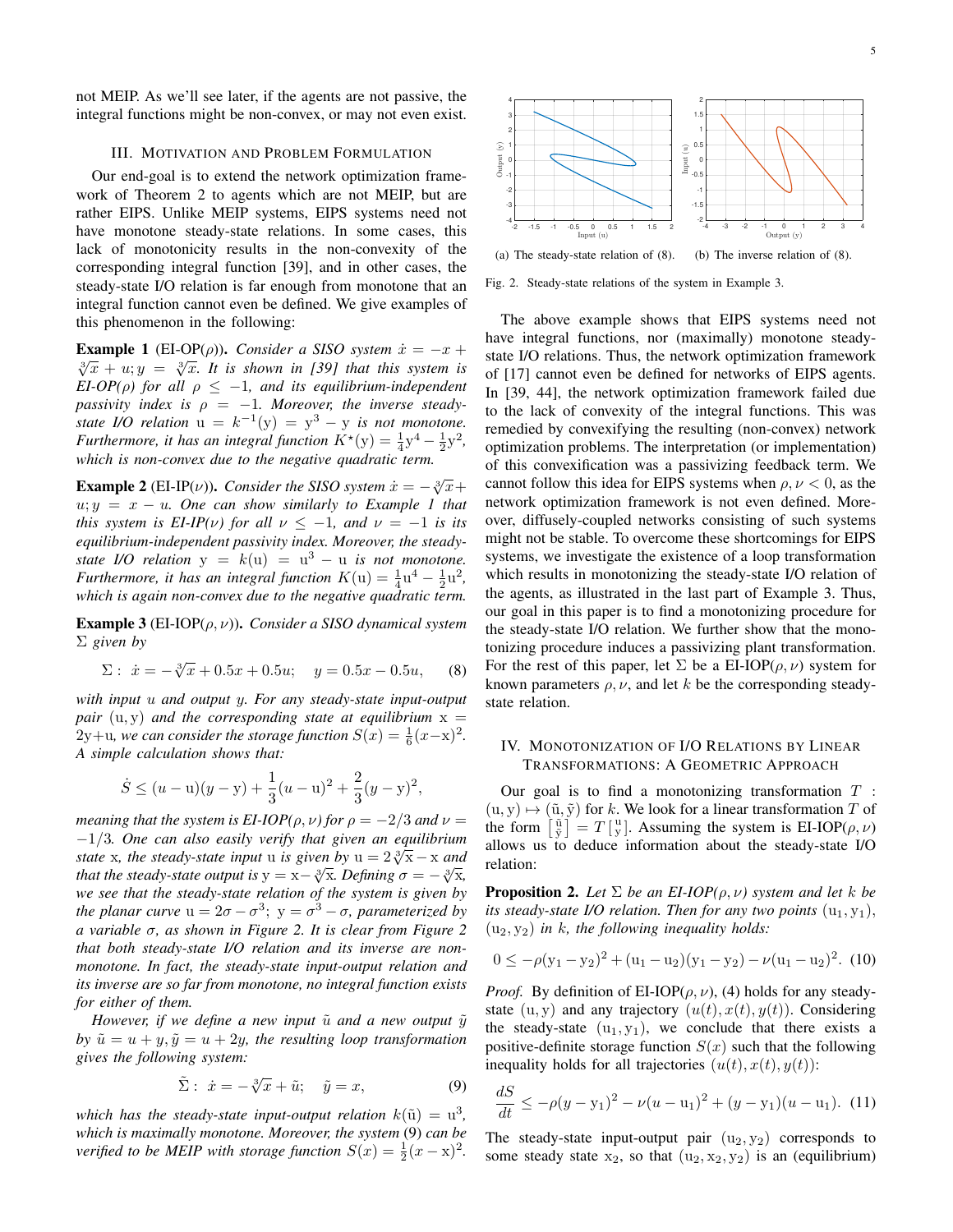trajectory of the system. Plugging it into (11), and noting that  $\frac{d}{dt}S(x_2) = 0$ , we conclude that the inequality (10) holds.

Proposition 2 suggests the following definition:

Definition 6. *A* projective quadratic inequality (PQI) *is an inequality with variables*  $\xi, \chi \in \mathbb{R}$  *of the form* 

$$
0 \le a\xi^2 + b\xi\chi + c\chi^2,\tag{12}
$$

*for some numbers* a, b, c*, not all zero. The inequality is called* non-trivial *if*  $b^2 - 4ac > 0$ *. The associated solution set of the PQI* is the set of all points  $(\xi, \chi) \in \mathbb{R}^2$  satisfying the *inequality.*

By Definition 6, it is clear that (10) is a PQI. Indeed, plugging  $\xi = u_1 - u_2$ ,  $\chi = y_1 - y_2$  and choosing  $a, b, c$ correctly verifies this. The demand  $\rho \nu < \frac{1}{4}$  is equivalent to the non-triviality of the PQI. For example, monotonicity of the steady-state k can be written as  $0 \leq (u_1 - u_2)(y_1 - y_2)$ , which can be transformed to a PQI by choosing  $a = c = 0$  and  $b = 1$  in (12). Similarly, strict monotonicity can be modeled by taking  $b = 1$  and  $a \leq 0, c < 0$ .

As for transformations, the transformation  $T = \begin{bmatrix} T_{11} & T_{12} \\ T_{21} & T_{22} \end{bmatrix}$ of the form  $\begin{bmatrix} \tilde{u} \\ \tilde{y} \end{bmatrix} = T \begin{bmatrix} u \\ y \end{bmatrix}$  can be written as  $\tilde{u} = T_{11}u + T_{12}u$ and  $\tilde{y} = T_{21}u + T_{22}y$ . Plugging it inside (10) gives another PQI. More precisely, if we let  $F(\xi, \chi) = a\xi^2 + b\xi\chi + c\chi^2$ , and T is a linear map, then T maps the PQI  $F(\xi, \chi) \geq 0$  to  $F(T^{-1}(\tilde{\xi}, \tilde{\chi})) \ge 0$ . Our goal is to find a map T transforming the inequality in Definition 6 to the PQI corresponding to monotonicity. Thus, we are compelled to consider the action of the group of linear transformations on the collection of PQIs.

Let A be the solution set of the original PQI. The connection between the original and transformed PQI described above shows that the solution set of the new PQI is  $T(A)$  =  ${T(\xi, \chi) : (\xi, \chi) \in \mathcal{A}}$ . We can therefore study the effect of linear transformations on PQIs by studying their actions on the solution sets. The action of the group of linear transformations on the collection of PQIs can be understood algebraically, but we use solution sets to understand it geometrically. We first give a geometric characterization of the solution sets.

Note 1. *In this section, we abuse notation and identify the point*  $(\cos \theta, \sin \theta)$  *on the unit circle*  $\mathbb{S}^1$  *with the angle*  $\theta$  *in some segment of length* 2π*.*

**Definition 7.** *A* symmetric section *S on the unit circle*  $\mathbb{S}^1 \subseteq$ R 2 *is the union of two closed disjoint sections that are opposite to each other, i.e.,*  $S = B \cup (B + \pi)$  *where B is a closed section of angle* < π*. A* symmetric double-cone *is defined as*  $A = \{\lambda s : \lambda > 0, s \in \mathbb{R}\}$  *for a symmetric section S.* 

An example of a symmetric section and the associated symmetric double-cone can be seen in Figure 3.

Theorem 3. *The solution set of any non-trivial PQI is a symmetric double-cone. Moreover, any symmetric double-cone is the solution set of some non-trivial PQI, which is unique up to a positive multiplicative constant.*

The proof of the theorem is available in the appendix. The theorem presents a geometric interpretation of the steady-state condition (10). The connection between cones and measures of passivity is best known for static systems through the notion



Fig. 3. A double cone (in blue), and the associated symmetric section  $S$  (in solid red). The parts of  $\mathbb{S}^1$  outside S are presented by the dashed red line

of sector-bounded nonlinearities [10]. It was expanded to more general systems in [51], and later in [52]. We consider a different branch of this connection, focusing on the steadystate relation rather on trajectories. In turn, it allows us to have intuition when constructing monotonizing maps. In particular, we have the following result.

**Theorem 4.** Let  $(\xi_1, \chi_1)$ ,  $(\xi_2, \chi_2)$  be two non-colinear solu*tions of*  $a_1 \xi^2 + \xi \chi + c_1 \chi^2 = 0$ *. Moreover, let*  $(\xi_3, \chi_3)$ *,*( $\xi_4, \chi_4$ ) *be two non-colinear solutions of*  $a_2\xi^2 + \xi \chi + c_2 \chi^2 = 0$ *. Define* 

$$
T_1 = \begin{bmatrix} \xi_3 & \xi_4 \\ \chi_3 & \chi_4 \end{bmatrix} \begin{bmatrix} \xi_1 & \xi_2 \\ \chi_1 & \chi_2 \end{bmatrix}^{-1}, T_2 = \begin{bmatrix} \xi_3 & -\xi_4 \\ \chi_3 & -\chi_4 \end{bmatrix} \begin{bmatrix} \xi_1 & \xi_2 \\ \chi_1 & \chi_2 \end{bmatrix}^{-1}.
$$
\n(13)

*Then one of*  $T_1, T_2$  *transforms the PQI*  $a_1 \xi^2 + \xi \chi + c_1 \chi^2 \ge 0$ *to the PQI*  $\tau a_2 \xi^2 + \tau \xi \chi + \tau c_2 \chi^2 \ge 0$  *for some*  $\tau > 0$ *.* 

The non-colinear solutions correspond to the straight lines forming the boundary of the symmetric double-cone, thus can be found geometrically. Moreover, as will be evident from the proof, knowing which one of  $T_1$  and  $T_2$  works is possible by checking the PQIs on  $(\xi_1+\xi_2, \chi_1+\chi_2)$  and  $(\xi_3+\xi_4, \chi_3+\chi_4)$ . Namely, if exactly one of them satisfies the PQIs, then  $T_2$ works, and otherwise  $T_1$  works. We know present the proof of the theorem.

*Proof.* Let  $A_1$  be the solution set of the first PQI, and let  $A_2$ be the solution set of the second PQI. We show that either  $T_1$ or  $T_2$  maps  $A_1$  to  $A_2$ . We note that  $T_1(A_1)$  and  $T_2(A_1)$  are symmetric double-cones, whose boundary is the image of the boundary of  $A_1$  under  $T_1$  and  $T_2$  respectively, i.e., they are the image of span $\{(\xi_1, \chi_1)\}\cup \text{span}\{(\xi_2, \chi_2)\}\$ under  $T_1, T_2$ . We note that  $T_1$  maps  $(\xi_1, \chi_1), (\xi_2, \chi_2)$  to  $(\xi_3, \chi_3), (\xi_4, \chi_4)$ correspondingly, and that  $T_2$  maps  $(\xi_1, \chi_1), (\xi_2, \chi_2)$  to  $(\xi_3, \chi_3), (-\xi_4, -\chi_4)$  correspondingly. Thus, span $\{(\xi_1, \chi_1)\}\cup$ span $\{(\xi_2, \chi_2)\}\$ is mapped by  $T_1$  and  $T_2$  to span $\{(\xi_3, \chi_3)\}\cup\$ span $\{(\xi_4, \chi_4)\}\$ , so that  $T_1(\mathcal{A}_1), T_2(\mathcal{A}_1)$  have the same boundary as  $A_2$ . Since  $T_1, T_2$  are homeomorphisms, they map interior points to interior points. Thus, it's enough to show that some point in the interior of  $A_1$  is mapped to a point in  $A_2$  either by  $T_1$  or by  $T_2$ , or equivalently, that a point in the interior of  $\mathbb{R}^2 \setminus A_1$  is mapped to a point in  $\mathbb{R}^2 \setminus A_2$  either by  $T_1$  or by  $T_2$ .

Consider the point  $(\xi_1 + \xi_2, \chi_1 + \chi_2)$ . By non-colinearity, this point cannot be on the boundary of  $A_1$ , equal to span $\{(\xi_1, \chi_1)\}\cup \text{span}\{(\xi_2, \chi_2)\}\$ . Hence, it's either in the interior of  $A_1$  or in the interior of its complement. We assume the prior case, as the proof for the other is similar. The point  $(\xi_1 + \xi_2, \chi_1 + \chi_2)$  is mapped to  $(\xi_3 \pm \xi_4, \chi_3 \pm \chi_4)$  by  $T_1, T_2$ .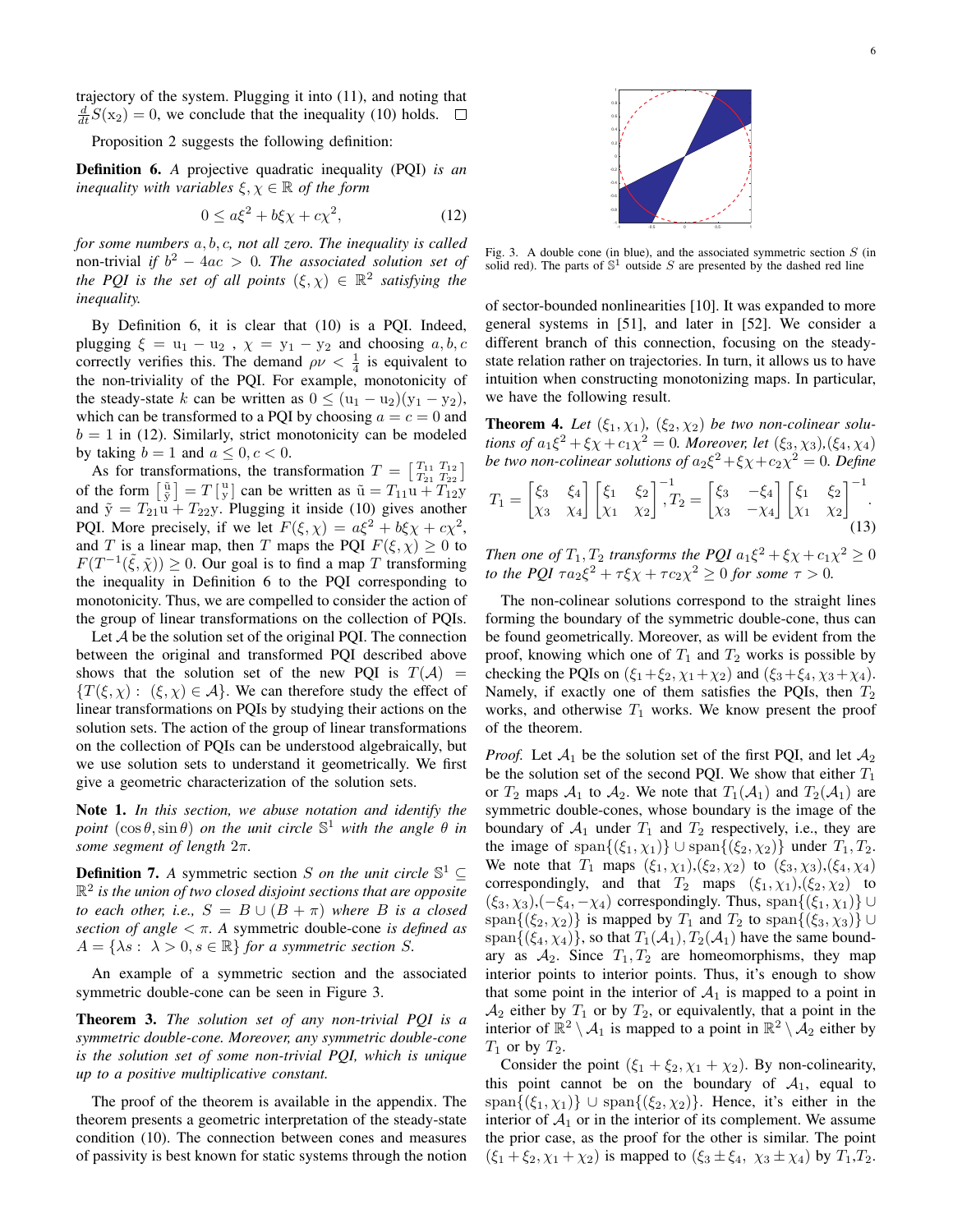By non-colinearity, these points do not lie on the boundary of  $A_2$ . Moreover, the line passing through them is parallel to span $\{(\xi_4, \chi_4)\}\$  which is part of the boundary of  $\mathcal{A}_2$ , and their average is  $(\xi_3, \chi_3)$ , which is on the boundary. Thus, one point is in the interior of  $A_2$ , and one is in the interior of its complement. This completes the proof. complement. This completes the proof.

Example 4. *Consider the system* Σ *studied in Example 3, in which the steady-state I/O relation was non-monotone. There, we saw that the system is EI-IOP(* $\rho, \nu$ *) with parameters*  $\rho = -2/3$  *and*  $\nu = -1/3$ *. The corresponding PQI is*  $0 \leq \frac{1}{3}\xi^2 + \xi\chi + \frac{2}{3}\chi^2$ . We use Theorem 4 to find a monotonizing *transformation. That is, we seek a transformation mapping the given PQI to the PQI defining monotonicity,*  $\xi \chi \geq 0$ *. We take*  $(\xi_3, \chi_3) = (1, 0)$  *and*  $(\xi_4, \chi_4) = (0, 1)$ *, as these are non-colinear solutions to*  $\xi \chi = 0$ *. For the original PQI*,  $0 = \frac{1}{3}\xi^2 + \xi\chi + \frac{2}{3}\chi^2$  can be rewritten as  $\frac{1}{3}(\xi + \chi)(\xi + 2\chi) = 0$ , *so we take*  $(\xi_1, \chi_1) = (2, -1)$  *and*  $(\xi_2, \chi_2) = (-1, 1)$ *. It's easy to check that*  $(\xi_1 + \chi_1, \xi_2 + \chi_2) = (1, 0)$  *satisfies the original PQI*  $0 \le \frac{1}{3}\xi^2 + \xi\chi + \frac{2}{3}\chi^2$ *, and that*  $(\xi_3 + \chi_3, \xi_4 + \chi_4)$ *satisfies*  $\xi \eta \geq 0$  *so the map*  $T_1$  *defined in the Theorem 4, should monotonize the steady-state relation. Plugging in*  $T_1$ *, we get*  $\begin{bmatrix} \xi \\ \chi \end{bmatrix} = T_1^{-1} \begin{bmatrix} \tilde{\xi} \\ \tilde{\chi} \end{bmatrix}$  *for*  $T_1 = \begin{bmatrix} 1 & 0 \\ 0 & 1 \end{bmatrix} \begin{bmatrix} 2 & -1 \\ -1 & 1 \end{bmatrix}^{-1} = \begin{bmatrix} 1 & 1 \\ 1 & 2 \end{bmatrix}$ , *so that*  $T_1^{-1} = \begin{bmatrix} 2 & -1 \\ -1 & 1 \end{bmatrix}$ *. Then,* 

$$
0 \leq \frac{1}{3}\xi^2 + \xi\chi + \frac{2}{3}\chi^2
$$
  
=  $\frac{1}{3}(2\tilde{\xi} - \tilde{\chi})^2 + (2\tilde{\xi} - \tilde{\chi})(-\tilde{\xi} + \tilde{\chi}) + \frac{2}{3}(-\tilde{\xi} + \tilde{\chi})^2 = \frac{1}{3}\tilde{\xi}\tilde{\chi},$ 

*so the transformed PQI is*  $0 \leq \xi \tilde{\chi}$ *, corresponding to monotonicity. To get the transformed steady-state relation, we recall that the steady-state relation of* Σ *is given by the planar curve*  $u = 2\sigma - \sigma^3$ ;  $y = \sigma^3 - \sigma$ , parameterized by a variable  $\sigma$ . *The transformed relation is given by:*

$$
\begin{bmatrix} \tilde{u} \\ \tilde{y} \end{bmatrix} = T_1 \begin{bmatrix} u \\ y \end{bmatrix} = \begin{bmatrix} 1 & 1 \\ 1 & 2 \end{bmatrix} \begin{bmatrix} 2\sigma - \sigma^3 \\ \sigma^3 - \sigma \end{bmatrix} = \begin{bmatrix} \sigma \\ \sigma^3 \end{bmatrix}
$$

,

and can be modeled as  $\tilde{y} = \tilde{u}^3$ , which is a monotone relation.

Theorem 4 prescribes a monotonizing transformation for the relation  $k$ . Moreover, it prescribes a transformation forcing strict monotonicity, which can be viewed as the PQI  $-v\xi^2$  +  $\xi \chi \ge 0$  for  $\nu \ge 0$ , which are not both zero.

# V. FROM MONOTONIZATION TO PASSIVATION AND IMPLEMENTATION

Until now, we found a map  $T : \mathbb{R}^2 \to \mathbb{R}^2$ , monotonizing the steady-state relation  $k$ . We claim  $T$ , in fact, transforms the agent  $\Sigma$  into a system which is passive with respect to all equilibria, by defining a new input and output as  $\begin{bmatrix} \tilde{u} \\ \tilde{y} \end{bmatrix} = T \begin{bmatrix} u \\ y \end{bmatrix}$ .

**Proposition 3.** Let  $\Sigma$  be EI-IOP( $\rho, \nu$ ), and let T be a map *transforming the PQI*  $-\nu \xi^2 + \xi \chi - \rho \chi^2 \geq 0$  *to*  $-\nu' \xi^2 + \xi \chi - \frac{1}{2}$  $\rho' \chi^2 \geq 0$  *as in Theorem 4. Consider the transformed system*  $\tilde{\Sigma}$ with input and output  $\begin{bmatrix} \tilde{u} \\ \tilde{y} \end{bmatrix} = T \begin{bmatrix} u \\ y \end{bmatrix}$ . Then  $\tilde{\Sigma}$  is EI-IOP( $\rho', \nu'$ ). *In particular, if*  $T$  *monotonizes the relation*  $k$ *, it passivizes*  $\Sigma$ *.* 

*Proof.* The inequality (4) is the PQI  $-v\xi^2 + \xi \chi - \rho \chi^2 \ge 0$ , where we put  $\xi = u(t) - u$  and  $\chi = y(t) - y$  for a trajectory  $(u(t), y(t))$  and a steady-state I/O pair  $(u, y)$ . The proposition

Combining Theorem 4 and the discussion following it with Proposition 3 gives the following algorithm for passivation of EI-IOP( $\rho, \nu$ ) systems with respect to all equilibria:

## **Algorithm 1** Passivation of an EI-IOP( $\rho$ ,  $\nu$ ) system

**Input** : A system  $\Sigma$ , and  $\rho, \nu \in \mathbb{R}$  such that the system is EI-IOP( $\rho, \nu$ ). Two more numbers  $\rho', \nu'$  such that  $\rho' \nu' < 1/4$ . **Output:** A transformation T, transforming the system  $\Sigma$  to an EI-IOP( $\rho'$ ,  $\nu'$ ) system.

- 1: Find two pairs  $(\xi_1, \chi_1), (\xi_2, \chi_2)$ , which are non-colinear solutions of  $-\nu \xi^2 + \xi \chi - \rho \chi^2 = 0$ .
- 2: Find two pairs  $(\xi_3, \chi_3), (\xi_4, \chi_4)$ , which are non-colinear solutions of  $-\nu' \xi^2 + \xi \chi - \rho' \chi^2 = 0$ .
- 3: Define  $T_1, T_2$  as in (13).
- 4: Define  $\alpha_1 = -\nu(\xi_1 + \xi_2)^2 + (\xi_1 + \xi_2)(\chi_1 + \chi_2) \rho(\chi_1 + \chi_2)$  $(\chi_2)^2$  and  $\alpha_2 = -\nu'(\xi_3 + \xi_4)^2 + (\xi_3 + \xi_4)(\chi_3 + \chi_4) \rho'(\chi_3 + \chi_4)^2$ .
- 5: if  $\alpha_1, \alpha_2$  are both non-positive or both non-negative, then 6: **Return**  $T_1$ .
- 7: else
- 8: **Return**  $T_2$ .
- 9: end if

Remark 5. *Proposition 3, together with Section IV, prescribes a linear transformation passivizing the agent with respect to all equilibria. The same procedure can be applied to "classical" passivity, in which one only looks at passivity with respect to a single equilibrium, as PQIs can be used to abstractify all dissipation inequalities. Our approach is entirely geometric and does not rely on algebraic manipulations.*

Remark 6. *Note that if the transformation transforms* k *to a* strictly *monotone relation, the transformed system is* strictly *passive.*

For the remainder of this section, we show that the I/O transformation can be easily implemented using standard control tools, namely gains, feedback and feed-through. We also connect the steady-state I/O relation  $\lambda$  of the transformed system  $\Sigma$  to  $k$ .

In this direction, take any linear map  $T : \mathbb{R}^2 \to \mathbb{R}^2$  of the form  $T = \begin{bmatrix} a & b \\ c & d \end{bmatrix}$ , where we assume that  $\det(T) \neq 0$ . It defines the plant transformation of the form  $\begin{bmatrix} \tilde{u} \\ \tilde{y} \end{bmatrix} = T \begin{bmatrix} u \\ y \end{bmatrix}$ . For simplicity of presentation, we assume that  $a \neq 0.2$  We note T can be written as a product of elementary matrices, and the effect of each elementary matrix on  $\Sigma$  can be easily understood. By applying the elementary transformations sequentially, the effect of their product,  $T$ , can be realized. Table I summarizes the elementary transformations and their effect on the system Σ. Following Table I, T is written as

$$
T = \begin{bmatrix} a & b \\ c & d \end{bmatrix} = \underbrace{\begin{bmatrix} \delta_D & 0 \\ 0 & 1 \end{bmatrix}}_{L_D} \underbrace{\begin{bmatrix} 1 & 0 \\ \delta_C & 1 \end{bmatrix}}_{L_C} \underbrace{\begin{bmatrix} 1 & 0 \\ 0 & \delta_B \end{bmatrix}}_{L_B} \underbrace{\begin{bmatrix} 1 & \delta_A \\ 0 & 1 \end{bmatrix}}_{L_A}, \quad (14)
$$

<sup>2</sup>We note that by switching the names of ( $\xi_3, \chi_3$ ) and ( $\xi_4, \chi_4$ ) in Theorem 4, we switch the two columns of T. Thus we can always assume that  $a \neq 0$ , as  $a = b = 0$  cannot hold due to the determinant condition.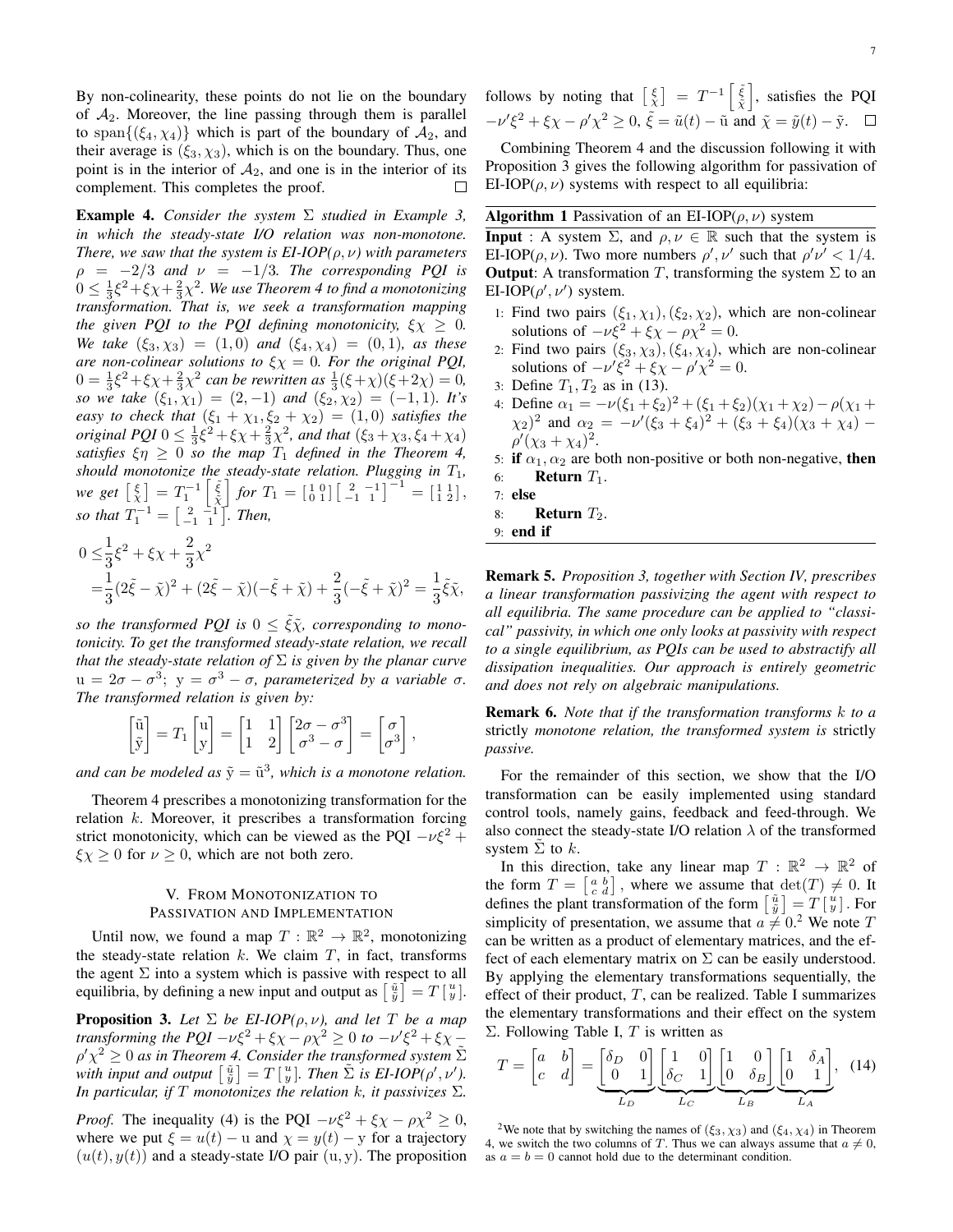

Fig. 4. The transformed system  $\tilde{\Sigma}$  after the linear transformation T. If T =  $\begin{bmatrix} a & b \\ c & d \end{bmatrix}$ , then  $\delta_A = b/a$ ,  $\delta_B = d - \frac{b}{a}c$ ,  $\delta_C = c$  and  $\delta_D = a$ .

with  $\delta_A = b/a$ ,  $\delta_B = d - \frac{b}{a}c$ ,  $\delta_C = c$  and  $\delta_D = a$ . The product of these matrices can be seen as the sequential transformation from the original system  $\Sigma$ , which can be understood as a loop-transformation, illustrated in Figure 4.

**Remark 7.** Writing  $T = L_D L_C L_B L_A$  allows us to give a *closed form description of the transformed system. Suppose the original system is given by*  $\dot{x} = f(x, u); y = h(x)$ *. Applying*  $L_A$  gives a new input v, and the transformed system  $\dot{x} =$  $f(x, v - \delta_A h(x)); y = h(x)$ . Applying  $L_B$  on this system gives  $\dot{x} = f(x, v - \delta_A h(x)); y = \delta_B h(x)$ *. Applying L<sub>C</sub> then gives*  $\dot{x} = f(x, v - \delta_A h(x)); y = \delta_B h(x) + \delta_C v$ , and applying  $L_D$ *finally gives*  $\dot{x} = f(x, \delta_D v - \delta_A h(x)); y = \delta_B h(x) + \delta_C \delta_D v$ .

Proposition 4. *Let* k *and* λ *be the steady-state I/O relations of*  $\Sigma$  *and*  $\Sigma$ *, respectively, where*  $\Sigma$  *is the result of applying the transformation* T *in* (14) *on*  $\Sigma$ *, where*  $\delta_A = b/a$ ,  $\delta_B =$  $d - \frac{b}{a}c, \delta_C = c$  and  $\delta_D = a$ . Assume that  $\kappa_1$  is the steady*state I/O relation for the system*  $\Sigma_1 : u_1 \mapsto y_1$ *, obtained after the transformation*  $L_A = \begin{bmatrix} 1 & \delta_A \\ 0 & 1 \end{bmatrix}$  *on the original system*  $\Sigma$ *. Then, the relation between* λ *and* k *is given by*

$$
\lambda(\tilde{\mathbf{u}}) = \left(d - \frac{b}{a}c\right)\kappa_1\left(\frac{1}{a}\tilde{\mathbf{u}}\right) + \frac{c}{a}\tilde{\mathbf{u}},\tag{15}
$$

*where the inverse of*  $\kappa_1$  *is* 

$$
(\kappa_1)^{-1}(y_1) = k^{-1}(y_1) + \frac{b}{a}y_1.
$$
 (16)

*Proof.* Denote the steady-state I/O relations after the first, second, and third elementary matrix transformations, sequentially in (14), as  $\kappa_1, \kappa_2, \kappa_3$ , corresponding to the steady-state I/O pairs  $(u_1, y_1)$ ,  $(u_2, y_2)$  and  $(u_3, y_3)$ . The transformation

$$
\begin{bmatrix} u_1 \\ y_1 \end{bmatrix} = L_A \begin{bmatrix} u \\ y \end{bmatrix} = \begin{bmatrix} 1 & b/a \\ 0 & 1 \end{bmatrix} \begin{bmatrix} u \\ y \end{bmatrix},
$$

has the steady-state inverse I/O relation  $\kappa_1^{-1}(y_1) = k^{-1}(y_1) +$  $\frac{b}{a}$ y<sub>1</sub>. The second transformation

$$
\begin{bmatrix} u_2 \\ y_2 \end{bmatrix} = L_B \begin{bmatrix} u_1 \\ y_1 \end{bmatrix} = \begin{bmatrix} 1 & 0 \\ 0 & d - bc/a \end{bmatrix} \begin{bmatrix} u_1 \\ y_1 \end{bmatrix},
$$

has the steady-state I/O relation  $\kappa_2(\mathbf{u}_2) = (d - \frac{b}{a}c)\kappa_1(\mathbf{u}_2)$ . The third transformation

$$
\begin{bmatrix} u_3 \\ y_3 \end{bmatrix} = L_C \begin{bmatrix} u_2 \\ y_2 \end{bmatrix} = \begin{bmatrix} 1 & 0 \\ c & 1 \end{bmatrix} \begin{bmatrix} u_2 \\ y_2 \end{bmatrix},
$$

has steady-state I/O relation  $\kappa_3(u_3) = \kappa_2(u_3) + cu_3$ . Finally,

$$
\begin{bmatrix} \tilde{\mathbf{u}} \\ \tilde{\mathbf{y}} \end{bmatrix} = L_D \begin{bmatrix} \mathbf{u}_3 \\ \mathbf{y}_3 \end{bmatrix} = \begin{bmatrix} a & 0 \\ 0 & 1 \end{bmatrix} \begin{bmatrix} \mathbf{u}_3 \\ \mathbf{y}_3 \end{bmatrix},
$$

has the steady-state I/O relation  $\lambda$  of  $\tilde{\Sigma}$ , and  $\lambda(\tilde{u}) = \kappa_3(\frac{1}{a}\tilde{u})$ . Substituting back for  $\kappa_3$  and for  $\kappa_2$ , we get the result.

Example 5. *Consider the system in Examples 3 and 4. The steady-state I/O relation*  $\lambda$  *of*  $\tilde{\Sigma}$  *consists of all pairs* ( $\tilde{u}, \tilde{u}^3$ ). *We use Proposition 4 to verify this result. According to Proposition 4, for the given matrix transformation*  $T = \begin{bmatrix} 1 & 1 \\ 1 & 2 \end{bmatrix}$ ,  $\lambda$  *is given by*  $\lambda(\tilde{u}) = \kappa_1(\tilde{u}) + \tilde{u}$ *. After the first transformation*  $L_A = \begin{bmatrix} 1 & 1 \\ 0 & 1 \end{bmatrix}$ , the steady-state I/O pairs of the system  $\Sigma_1$  are  $u_1 = u + y$ *, and*  $y_1 = y$ *. Substituting*  $u = 2\sigma - \sigma^3$ *, and*  $y = \sigma^3 - \sigma$  *as obtained in Example 3 yields*  $u_1 = \sigma$  *and hence*  $\kappa_1(u_1) = y_1 = u_1^3 - u_1$ . This implies that  $\kappa_1(\tilde{u}_1) = u_1^3 - u_1$ , *which on substitution yields*  $\lambda(\tilde{u}) = \tilde{u}^3$ , as expected.

As discussed above, in some cases, i.e., when  $\rho, \nu \geq 0$ , we know the original system possesses integral functions. We can integrate (15) and (16), obtaining a connection between the original and the transformed integral functions. For example, integrating the steady-state equation for output-feedback  $\lambda^{-1}(\tilde{y}) = k^{-1}(\tilde{y}) + \delta \tilde{y}$  results in  $K^*(\tilde{y}) = \Lambda^*(\tilde{y}) + \frac{\delta}{2} \tilde{y}^2$ , where  $K^*$ ,  $\Lambda^*$  are the integral functions of  $k^{-1}$ ,  $\lambda^{-1}$  respectively. Similarly, input-feedthrough corresponds to a quadratic term added to the integral function  $K$  of  $k$ , and pre- and post-gain correspond to scaling the integral function. These connections are summarized in Table I.

Example 6. *Consider Example 1. The steady-state inputoutput relation for the system is*  $u = k^{-1}(y) = y^3 - y$ *, so the corresponding integral function is*  $K^*(y) = \frac{1}{4}y^4 - \frac{1}{2}y^2$ . *Consider the transformation*  $T = \begin{bmatrix} 1 & 1 \\ 0 & 1 \end{bmatrix}$ *, or equivalently*  $\tilde{u} = u + y = u + \sqrt[3]{x}, \tilde{y} = y$ , so  $u = -\sqrt[3]{x} + \tilde{u}$ . The transformed system  $\sum_{n=1}^{\infty}$  *has the state-space model*  $\dot{x} = -x + \tilde{u}, \tilde{y} = \sqrt[3]{x}$ , which has a steady-state I/O relation of  $\tilde{u} = \lambda^{-1}(\tilde{y}) = \tilde{y}^3$ , and *corresponding integral function is*  $\Lambda^*(\tilde{y}) = \frac{1}{4}\tilde{y}^4$ *. It is evident that*  $\Lambda^*(y) = K^*(y) + \frac{1}{2}y^2$ *, as forecasted by Table I.* 

The passivation results achieved up to now assumed that the system at hand is EIPS. In the next section, we connect this property to having a finite  $\mathcal{L}_2$ -gain, showing our results extend [38].

## VI. FINITE  $\mathcal{L}_2$ -GAIN AND INPUT-OUTPUT PASSIVITY

This section establishes a connection between the notion of input-output  $(\rho, \nu)$ -passivity and the finite  $\mathcal{L}_2$ -gain property, and compares our results with the existing literature. We further explore these connections for the special case of linear and time-invariant systems and draw some important conclusions.

## *A. Finite* L2*-gain and Input-Output* (ρ, ν)*-Passivity*

We begin with by recalling the definition of systems with finite  $\mathcal{L}_2$ -gain.

**Definition 8.** *The system*  $\Sigma: u \mapsto y$  *has finite-* $\mathcal{L}_2$ *-gain with respect to the steady-state I/O pair* (u, y) *if there exists some*  $\beta > 0$  *and a storage function* S *such that:* 

$$
\dot{S} \le -(y - y)^{\top} (y - y) + \beta^2 (u - u)^{\top} (u - u). \tag{17}
$$

*The smallest number* β *satisfying the dissipation inequality is called the*  $\mathcal{L}_2$ -gain of the system  $\Sigma$ .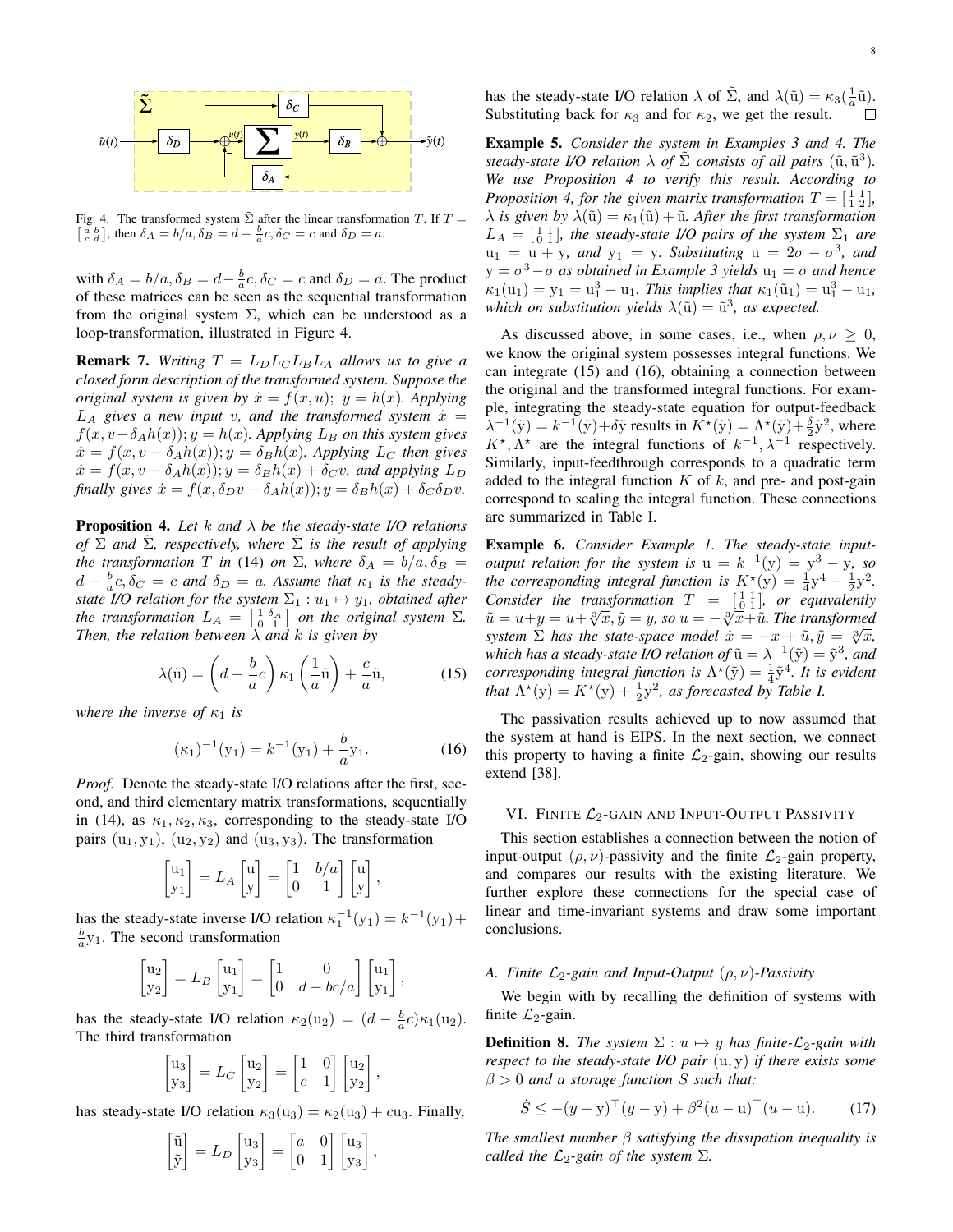| Elementary<br>Transformation                                           | Relation between I/O<br>of $\Sigma$ and $\Sigma$ | Effect on Steady-State<br>Relations                                                                        | Realization           | Effect on Integral Functions                                                                             |
|------------------------------------------------------------------------|--------------------------------------------------|------------------------------------------------------------------------------------------------------------|-----------------------|----------------------------------------------------------------------------------------------------------|
| $L_A = \begin{vmatrix} 1 & \delta_A \\ 0 & 1 \end{vmatrix}$            | $\tilde{u} = u + \delta_A y$<br>$\tilde{y} = y$  | $\lambda_A^{-1}(\tilde{\mathbf{y}}) = k^{-1}(\tilde{\mathbf{y}}) + \delta_A \tilde{\mathbf{y}}$            | output-<br>feedback   | $\Lambda^{\star}(y) = K^{\star}(y) + \frac{1}{2}\delta_{AY}^{2}$                                         |
| $L_B = \begin{vmatrix} 1 & 0 \\ 0 & \delta_B \end{vmatrix}$            | $\tilde{u} = u$<br>$\tilde{y} = \delta_B y$      | $\lambda_B$ (u) = $\delta_B k$ (u) or<br>$\lambda_B^{-1}(\tilde{y}) = k^{-1}(\frac{1}{\delta_B}\tilde{y})$ | post-gain             | $\Lambda^*(y) = \frac{1}{\delta_B} K^*(\frac{1}{\delta_B}y)$ or $\Lambda(u) = \delta_B K(u)$             |
| $L_C = \begin{vmatrix} 1 \\ \delta_C \end{vmatrix}$                    | $\tilde{u} = u$<br>$\tilde{y} = y + \delta_C u$  | $\lambda_C(\tilde{\mathbf{u}}) = k(\tilde{\mathbf{u}}) + \delta_C \tilde{\mathbf{u}}$                      | input-<br>feedthrough | $\Lambda(u) = K(u) + \frac{1}{2}\delta_C u^2$                                                            |
| $\vert 0 \vert$<br>$L_D = \begin{bmatrix} \delta_D \\ 0 \end{bmatrix}$ | $\tilde{u} = \delta_D u$<br>$\tilde{y} = y$      | $\lambda_D^{-1}(y) = \delta_D k^{-1}(y)$ or<br>$\lambda_D(\tilde{u}) = k(\frac{1}{\delta_D}\tilde{u})$     | pre-gain              | $\Lambda^{\star}(y) = \delta_D K^{\star}(y)$ or $\Lambda(u) = \frac{1}{\delta_D} K(\frac{1}{\delta_D}u)$ |

TABLE I ELEMENTARY MATRICES AND THEIR REALIZATIONS

The notion of systems with a finite  $\mathcal{L}_2$ -gain can also be understood using the operator norm, namely, a system  $\Sigma$ :  $u \mapsto y$  has a finite  $\mathcal{L}_2$ -gain if and only if its induced operator norm  $\sup_{u\neq 0} \frac{\|\Sigma(u)\|}{\|u\|}$  $\frac{\mathcal{L}(u)}{\|u\|}$  is finite. In that case, the  $\mathcal{L}_2$ -gain is equal to the operator norm [10]. We now show that any system with a finite  $\mathcal{L}_2$ -gain is actually input passive-short, and thus included in the collection of input-output  $(\rho, \nu)$ -passive systems.

**Theorem 5.** Let  $\Sigma: u \mapsto y$  be any finite  $\mathcal{L}_2$ -gain system with *respect to the steady-state input-output pair* (u, y) *with gain* β*. Then* Σ *is input* ν*-passive with respect to* (u, y)*, in the sense of Definition 5, where*  $\nu \le -(\beta^2 + \frac{1}{4})$ .

*Proof.* Let  $S(x)$  be the storage function corresponding to the finite  $\mathcal{L}_2$ -gain system  $\Sigma$ . By assumption, we know that for any trajectory  $(u(t), x(t), y(t))$ , the following inequality holds:

$$
\frac{dS}{dt}(x) \le -\|y(t) - y\|^2 + \beta^2 \|u(t) - u\|^2.
$$

We note that  $||y(t) - y + 0.5(u(t) - u)||^2 \ge 0$ , implying that  $-\|y(t) - y\|^2 \le (u(t) - u)^{\top}(y(t) - y) + 0.25\|u(t) - u\|^2.$ Thus, we conclude that

$$
\frac{dS}{dt}(x) \le -||y(t) - y||^2 + \beta^2 ||u(t) - u||^2
$$
  
\n
$$
\le (u(t) - u)^{\top} (y(t) - y) + \left(\beta^2 + \frac{1}{4}\right) ||u(t) - u||^2,
$$

implying that  $\Sigma$  is input *v*-passive with respect to  $(u, y)$ . This concludes the proof of the claim.

Remark 8. *One can easily check that the above result is not true in the opposite direction, that is, if the system* Σ *is EI-IP(v)* for some *v*, it does not necessarily have a finite  $\mathcal{L}_2$ -gain. *Thus, the consideration of EIPS system is more general when compared to finite-* $\mathcal{L}_2$ *-gain systems as in [38]. Subsection VIII-A gives an example of a system which is EIPS but neither input passive-short, output passive-short, nor does it have a finite*  $\mathcal{L}_2$ -gain.

**Remark 9.** Systems with a finite  $\mathcal{L}_2$ -gain have in important *use in approximation theory. In many examples, we do not have an exact model for a system* Σ*, but instead we are given a model for an approximate model*  $\Sigma_0$  *and a bound on the approximation error*  $\Sigma - \Sigma_0$ *, usually in terms of its*  $\mathcal{L}_2$ *gain. In this case, proving that*  $\Sigma_0$  *satisfies some dissipation inequality might be easy, but trying to directly find such an*

*inequality satisfied by* Σ *can be an arduous task. However, [53] describes a method to prove a dissipation inequality for*  $\Sigma$  *using a dissipation inequality for*  $\Sigma_0$  *and an estimate on the*  $\mathcal{L}_2$ -gain of the approximation error  $\Sigma - \Sigma_0$ . The achieved *dissipation inequality might be very conservative, but we can still apply Algorithm 1, as it does not need the exact passivity indices, but only some bound on them. In particular, the presented approach works even when we are only given an approximation of the true system.*

## *B. Equilibrium-Independent Passive Shortage and Linear and Time-Invariant Systems*

This subsection drives an important result for the linear and time-invariant systems (LTI) relating their transfer function and passivity indices. LTI systems are of special interest for equilibrium-independent notions of passivity, as they are equivalent to the corresponding classical notions of passivity with respect to the steady-state pair  $(0, 0)$ . For example, the proof of Theorem 6 below shows that an LTI system is EI-IOP( $\rho, \nu$ ) if and only if it is input-output ( $\rho, \nu$ )-passive with respect to the steady-state  $(0, 0)$ , if and only if the associated transfer function is input-output  $(\rho, \nu)$ -passive. This theorem shows that a vast class of LTI systems are EIPS, and calculates a bound on their passivity indices.

Theorem 6. *Let* Σ *be a linear time-invariant system, and let*  $G(s) = \frac{p(s)}{q(s)}$  be the corresponding transfer function, where we *assume that*  $p(s)$ ,  $q(s)$  *are coprime and that*  $\deg p \leq \deg q$ . *Suppose that there exists some*  $\lambda \in \mathbb{R}$  *such that*  $q(s) + \lambda p(s)$ *is a stable polynomial, i.e., all of its roots are in the open left-half plane, with degree equal to* deg q*. Define*

$$
\mu = \sup_{\omega \in \mathbb{R}} \left| \frac{p(j\omega)}{q(j\omega) + \lambda p(j\omega)} \right|^2 + \frac{1}{4}.
$$
 (18)

*Then*  $\Sigma$  *is EI-IOP(* $\rho, \nu$ *), where*  $\rho = -\frac{\lambda(1+\lambda\mu)}{1+2\lambda\mu}$  *and*  $\nu =$  $-\frac{\mu}{1+2\lambda\mu}$ .

*Proof.* Let  $(u, y)$  be a steady-state input-output pair of the system, so that  $y = G(0)u$ . The system  $\Sigma$  is input-output  $(\rho, \nu)$ passive with respect to  $(u, y)$  if and only if the corresponding operator  $\Sigma_{\text{shifted}} : \bar{u} \mapsto \bar{y}$  is input-output  $(\rho, \nu)$ -passive, where  $\overline{u} = u - u$  and  $\overline{y} = y - y$ . If we let  $(A, B, C, D)$  be a statespace representation of  $G(s)$ , then the operator  $\Sigma_{\text{shifted}}$  has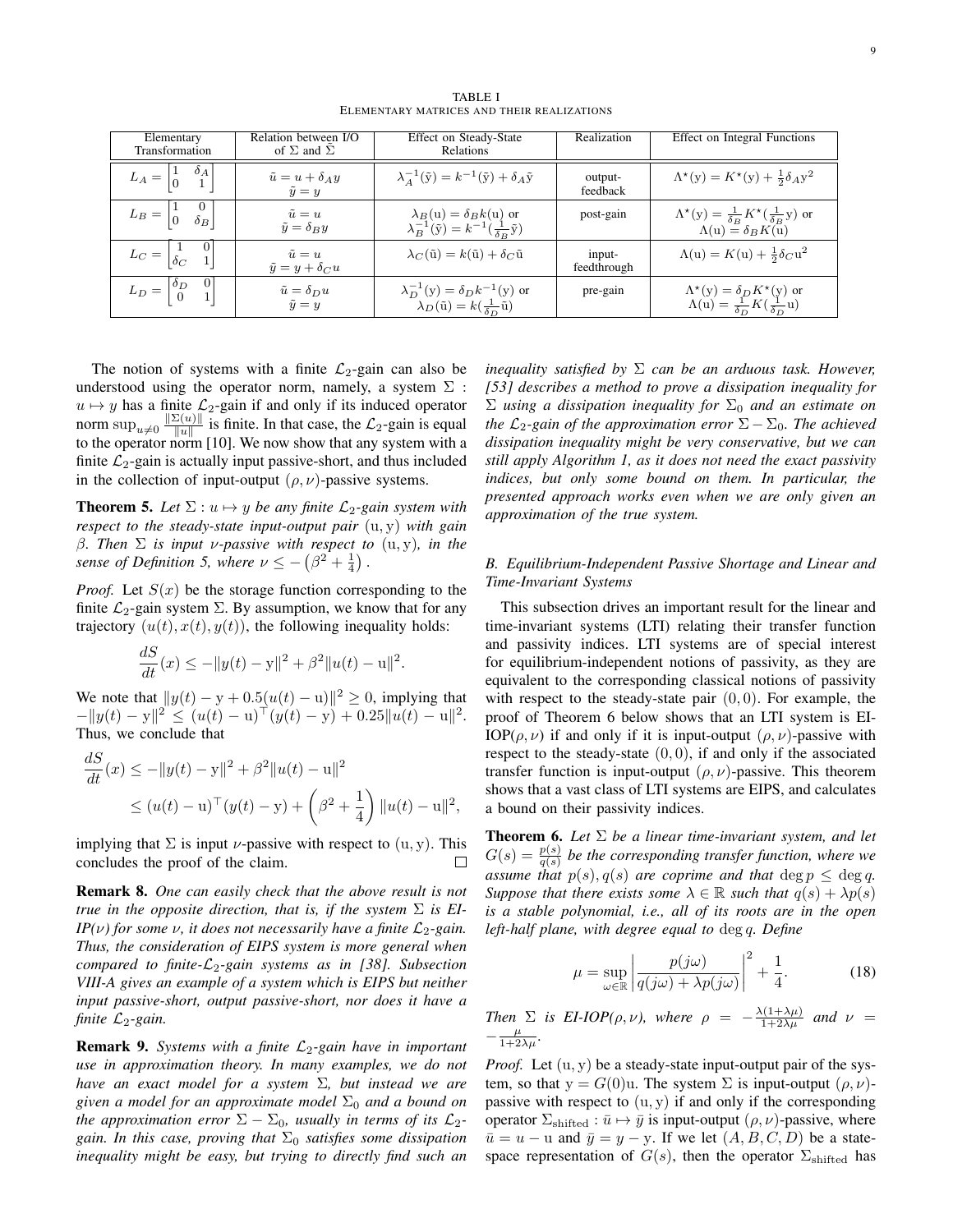the following (shifted) state-space realization:

$$
\dot{x} = Ax + B(u - u); \quad y = Cx + D(u - u) + y.
$$

Recalling that  $G(0) = -CA^{-1}B + D$  and  $y = G(0)u$ , we conclude  $\Sigma_{\text{shifted}}$  is also linear and time-invariant, and its transfer function is equal to  $G(s)$ .

We now let  $\tilde{\Sigma}_{\text{shifted}}$  be the interconnection of the system  $\Sigma_{\text{shifted}}$  with a negative output-feedback with gain equal to  $\lambda$ . It is straightforward to show that  $\tilde{\Sigma}_{\text{shifted}}$  is also an LTI system, and its transfer function is  $\tilde{G}(s) = \frac{p(s)}{q(s)+\lambda p(s)}$ . By assumption, all poles of the denominator are in the open lefthalf plane, and the degree of the numerator is bounded by the degree of the denominator. Thus,  $\tilde{\Sigma}_{\text{shifted}}$  has a finite  $\mathcal{L}_2$ -gain with respect to the origin, equal to  $\kappa = \sup_{\omega \in \mathbb{R}} |G(j\omega)|$  [10]. We denote the input of the new system by  $\bar{u} = \bar{u} - \lambda \bar{y}$ .

Let  $S(x)$  be the storage function corresponding to  $\tilde{\Sigma}_{\text{shifted}}$ . We take an arbitrary trajectory  $(\bar{u}(t), x(t), \bar{y}(t))$  of  $\Sigma$  and consider the corresponding trajectory  $(\tilde{u}(t), x(t), \bar{y}(t))$  for  $\tilde{\Sigma}_{\text{shifted}}$ , where  $\bar{u}(t) = \tilde{\bar{u}}(t) - \lambda \bar{y}(t)$ . As  $\tilde{\Sigma}_{\text{shifted}}$  has a finite  $\mathcal{L}_2$ -gain equal to  $\kappa$ , the following inequality holds:

$$
\dot{S}(x) \le -\bar{y}(t)^2 + \kappa^2 \tilde{\bar{u}}(t)^2. \tag{19}
$$

We note that  $(\bar{y}(t) + 0.5\tilde{\bar{u}}(t))^2 \geq 0$ , so  $-\bar{y}(t)^2 \leq \tilde{\bar{u}}(t)\bar{y}(t) +$  $0.25\tilde{u}(t)^2$ . By plugging it into (19), and recalling that  $\kappa^2$  +  $0.25 = \mu$  (by (18)), we conclude that:

$$
\dot{S}(x) \le \tilde{u}\bar{y} + \mu \tilde{u}^2 = (\bar{u} + \lambda \bar{y})\bar{y} + \mu (\bar{u} + \lambda \bar{y})^2
$$
  
=  $\bar{u}\bar{y} + \lambda \bar{y}^2 + \mu \bar{u}^2 + 2\lambda \mu \bar{u}\bar{y} + \mu \lambda^2 \bar{y}$   
=  $(1 + 2\mu\lambda)\bar{u}y + \mu \bar{u}^2 + (\lambda + \mu\lambda^2)\bar{y}^2$   
=  $(1 + 2\mu\lambda)(\bar{u}\bar{y} - \nu \bar{u}^2 - \rho \bar{y}^2).$ 

Choosing the storage function  $R(x) = S(x)/(1 + 2\mu\lambda)$ , as well as recalling that  $\bar{u} = u - u$  and  $\bar{y} = y - y$ , shows that  $\Sigma$ is input-output  $(\rho, \nu)$ -passive with respect to the input-output steady-state pair  $(u, v)$ . As the steady-state pair was arbitrary, we conclude  $\Sigma$  is EI-IOP( $\rho, \nu$ ) with the passivity indices as defined in the statement of theorem.  $\Box$ 

Recall that in Section V, we presented a method of taking an EIPS system and transforming it to another system which is passive with respect to all equilibria. In the following section, we deal with the last ingredient missing for MEIP, namely maximality of the acquired monotone relation.

## VII. MAXIMALITY OF INPUT-OUTPUT RELATIONS AND THE NETWORK OPTIMIZATION FRAMEWORK

As we saw, the map  $T$  monotonizes the steady-state relation k, i.e., the steady-state input-output relation  $\lambda$  of the transformed agent  $\tilde{\Sigma}$  is monotone. However, it does not guarantee that  $\lambda$  is *maximally monotone*, which is essential for applying Theorem 2. In this section, we explore a possible way to assure that  $\lambda$  is maximally monotone, under which we prove a version of Theorem 2 for EIPS systems.

**Definition 9** (Cursive Relations). *A set*  $A \subseteq \mathbb{R}^2$  *is called* cursive *if there exists a curve*  $\lambda^3 \alpha : \mathbb{R} \to \mathbb{R}^2$  such that the *following conditions hold:*

- *i)* The set A is the image of  $\alpha$ .
- *ii*) The map  $\alpha$  *is continuous.*
- *iii*)  $\lim_{|t| \to \infty} ||\alpha(t)|| = \infty$ , where  $|| \cdot ||$  is the Euclidean norm.
- $iv)$  { $t \in \mathbb{R}$  :  $\exists s \neq t$ ,  $\alpha(s) = \alpha(t)$ } *has measure zero.*

*A relation*  $\Upsilon$  *is called cursive if the set*  $\{(p,q) \in \mathbb{R}^2 : q \in \mathbb{R}^2 : q \in \mathbb{R}^2\}$  $\mathcal{T}(p)$ *} is cursive.* 

Intuitively speaking, a relation is cursive if it can be drawn on a piece of paper without lifting the pen. The third requirement demands that the drawing will be infinite (in both time directions), and the fourth allows the pen to cross its own path, but forbids it from going over the same line twice. This intuition is the reason we call these relations cursive relations.

Under the assumption that the steady-state I/O relation  $k$  of  $\Sigma$  is cursive (which is usually the case for dynamical systems of the form (1)), we prove the maximality of  $\lambda$ :

Theorem 7. *Let* k*,*λ *be the steady-state I/O relations of the original system*  $\Sigma$  *and the transformed system*  $\Sigma$  *under the transformation* T*, respectively. Suppose* k *is a cursive relation and* T *is chosen to monotonize* k *as in Theorem 4. Then,*

*i)* λ *is a maximally monotone relation, and*  $ii)$   $\Sigma$  *is MEIP.* 

*Moreover, if*  $\lambda$  *is a strictly monotone relation, then*  $\tilde{\Sigma}$  *is inputstrictly MEIP, and if*  $\lambda^{-1}$  *is a strictly monotone relation, then* Σ˜ *is output-strictly MEIP.*

Before proving the theorem, we prove the following lemma.

Lemma 1. *A cursive monotone relation* Υ *must be maximally monotone.*

*Proof.* Let  $A_{\Upsilon} \subseteq \mathbb{R}^2$  be the set associated with  $\Upsilon$ , which is cursive by assumption. Let  $\alpha$  be the corresponding curve. If Y is not maximal, there is a point  $(p_0, q_0) \notin A_Y$  so that  $\Upsilon \cup \{(p_0, q_0)\}\$ is a monotone relation. By monotonicity,

$$
A_{\Upsilon} \subseteq \{(p,q) \in \mathbb{R}, (p \ge p_0 \text{ and } q \ge q_0) \text{ or}
$$
  

$$
(p \le p_0 \text{ and } q \le q_0), (p,q) \neq (p_0, q_0) \}
$$

The set on the right hand side has two connected components, namely  $\{(p,q) : p \ge p_0, q \ge q_0, (p,q) \ne (p_0, q_0)\}\$ and  $\{(p,q): p \leq p_0, q \leq q_0, (p,q) \neq (p_0,q_0)\}\.$  Since  $A_{\Upsilon}$  is the image of a continuous map  $\alpha$ , it is contained in one of these connected components. Suppose, without loss of generality, it is contained in  $\{(p,q): p \geq p_0, q \geq q_0, (p,q) \neq (p_0, q_0)\}.$  It is clear that we can choose the curve  $\alpha(t) = (\alpha_1(t), \alpha_2(t))$ so that both functions  $\alpha_1, \alpha_2$  are non-decreasing, as  $\gamma$  is monotone. Thus, we must have  $\alpha_1(0) \geq \lim_{t \to -\infty} \alpha_1(t) \geq$  $p_0, \alpha_2(0) \ge \lim_{t \to -\infty} \alpha_2(t) \ge q_0$ . However, these inequalities imply that  $\|\alpha(t)\| = \sqrt{\alpha_1(t)^2 + \alpha_2(t)^2}$  remains bounded as  $t \to -\infty$ . This contradicts the assumption that  $\Upsilon$  was cursive, hence it must be maximally monotone. cursive, hence it must be maximally monotone.

We are now ready to prove Theorem 7.

*Proof.* By definition of MEIP and Lemma 1, it is enough to show that if k is cursive, then so is  $\lambda$ . Let  $\mathcal{A}_k$  be the set associated with k, and  $A_{\lambda}$  be the set associated with  $\lambda$ . Note that  $(\tilde{u}, \tilde{y})$  is a steady-state of  $\Sigma$  if and only if  $(u, y)$ is a steady-state of  $\Sigma$ , where the I/O pairs are related by the transformation T. Thus,  $A_{\lambda}$  is the image of  $A_k$  under

<sup>&</sup>lt;sup>3</sup>A curve is a continuous map from a (possibly infinite) interval in  $\mathbb R$  to  $\mathbb R^2$ .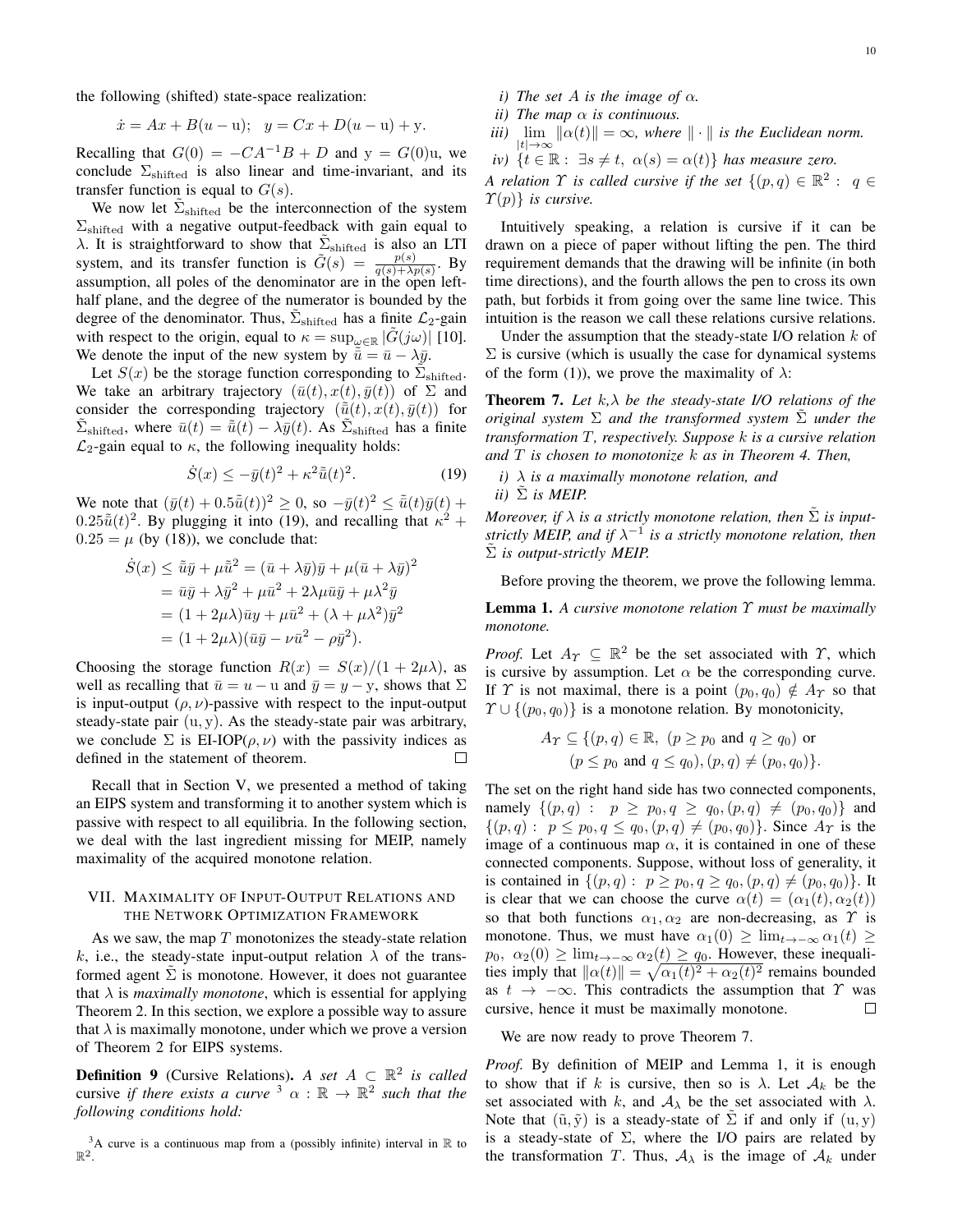the invertible linear map  $T$ . Since  $k$  is cursive, we have an associated curve  $\alpha : \mathbb{R} \to \mathbb{R}^2$  plotting  $\mathcal{A}_k$ . We define the curve  $\beta(t) = T(\alpha(t))$ . We claim that the curve  $\beta$  proves that  $\mathcal{A}_{\lambda}$ , and hence  $\lambda$ , is cursive. Indeed, it is clear that  $A_{\lambda}$  is the image of  $\beta$ . Furthermore,  $\beta$  is continuous as a composition of the continuous maps T and  $\alpha$ . The third property in Definition 9 holds as  $\lim_{|t|\to\infty}||\beta(t)|| \geq \lim_{|t|\to\infty} \underline{\sigma}(T)||\alpha(t)|| = \infty$ , where we note that T is invertible, hence  $\sigma(T)$ , the minimal singular value of  $T$ , is positive. Lastly, the fourth property in Definition 9 holds as  $\beta(t) = \beta(s)$  if and only if  $\alpha(t) = \alpha(s)$ , as T is invertible. Thus, the set  $\{t : \exists s \neq t, \beta(t) = \beta(s)\}\$ is the same as the one for  $\alpha$ , having measure zero.

Lastly, we need to show that if  $\lambda$  is strictly monotone, then  $\Sigma$  is strictly MEIP. A strictly monotone relation  $\lambda$  is achieved when taking  $\nu' > 0, \rho' \ge 0$  in Proposition 3, so we conclude that  $\tilde{\Sigma}$  is EI-IOP(0,  $\nu'$ ) for some  $\nu' > 0$ , and thus input-strictly MEIP as its input-output relation,  $\lambda$ , is maximally monotone. The case in which  $\lambda^{-1}$  is strictly monotone is dealt similarly.  $\Box$ 

Before moving to the network optimization framework, we wonder how common are cursive relations. Obviously, all stable linear systems have cursive steady-state I/O relations, as their steady-state I/O relations form a line inside  $\mathbb{R}^2$ . As a more general example, we prove the following proposition for a class of input-affine nonlinear systems:

Proposition 5. *Consider the system* Υ *governed by the ODE*  $\dot{x} = -f(x) + g(x)u$ ,  $y = h(x)$  for some  $C^1$  smooth functions f, g *and a continuous function* h *such that* g > 0*. Assume that either* f /g *or* h *is strictly monotone ascending, and that either*  $\lim_{s\to\pm\infty}$   $|h(s)| = \infty$  *or*  $\lim_{s\to\pm\infty}$   $|f(s)/g(s)| = \infty$ *. Then the system* Υ *has a cursive steady-state I/O relation.*

*Proof.* In steady-state, we have  $\dot{x} = 0$ , thus we have  $f(x) = g(x)u$ . Moreover,  $y = h(x)$  in steady-state. Thus the steady-state input-output relation can be parameterized as  $(f(\sigma)/g(\sigma), h(\sigma))$  for the parameter  $\sigma \in \mathbb{R}$ . Consider the curve  $\alpha : \mathbb{R} \to \mathbb{R}^2$  defined by  $\alpha(\sigma) = (f(\sigma)/g(\sigma), h(\sigma)).$ Then the steady-state relation is the image of  $\alpha$ , which is continuous. The norm of  $\alpha$  is equal to  $\sqrt{(f(\sigma)/g(\sigma))^2 + h(\sigma)^2}$ , so the assumption on the limit shows that  $\lim_{|t|\to\infty}||\alpha(t)||$  =  $\infty$ . Lastly, by strict monotonicity, the curve  $\alpha$  is one-to-one.<br>Thus the steady-state input-output relation is cursive Thus the steady-state input-output relation is cursive.

Remark 10. *The strict monotonicity assumption can easily be relaxed–it shows that the curve*  $\alpha(t) = (f(t)/g(t), h(t))$  *is one-to-one, but in practice we may have a non-self-intersecting curve, which can behave very wildly in each coordinate. Moreover, non-self-intersecting is a stronger requirement then needed, we only need that the "self-intersecting set" is of measure zero.*

As we showed that cursive relations appear for a wide class of systems, we conclude the network optimization framework for EIPS) agents by Theorem 2 and Theorem 4.

Theorem 8. *Consider the diffusively-coupled network*  $(\Sigma, \Pi, \mathcal{G})$ *, and suppose the agents*  $\Sigma_i$  *are EI-IOP(* $\rho_i, \nu_i$ *)* with cursive steady-state I/O relations  $k_i$ , and that the con*trollers are MEIP with integral functions*  $\Gamma_e$ *. Let*  $\mathcal{J}$  =  $diag(T_1, T_2, \ldots, T_{|\mathcal{V}|})$  *be a linear transformation, where*  $T_i$ 



Fig. 5. Monotonization, passivation and convexification by the transformation T. For general output-passive short systems, convexification is equivalent to passivation. For EI-IOP( $\rho$ ,  $\nu$ ) systems, integral functions do not necessarily exist, so monotonization of the steady-state relation is equivalent to passivation.

is chosen as in Theorem 4 so that  $k_i^{-1}$  is transformed into a strictly monotone relation by applying  $T_i$ . Then the *transformed network*  $(\Sigma, \Pi, \mathcal{G})$  *converges, and the steady-state limits*  $(\tilde{\mathbf{u}}, \tilde{\mathbf{y}}, \zeta, \mathbf{\mu})$  *are minimizers of the following dual network optimization problems:*

| <b>TOPP</b>                                                                                         |                                                                  | <b>TOFP</b>                                      |                                                                                               |  |
|-----------------------------------------------------------------------------------------------------|------------------------------------------------------------------|--------------------------------------------------|-----------------------------------------------------------------------------------------------|--|
| $\min_{\mathbf{\tilde{y}},\mathbf{\zeta}}$<br>$\mathcal{E}^\top \tilde{\mathbf{y}} = \zeta$<br>s.t. | $\pmb{\Lambda}^\star(\pmb{\tilde{y}})+\pmb{\Gamma}(\pmb{\zeta})$ | $\min_{\mathbf{\tilde{u}},\mathbf{\mu}}$<br>s.t. | $\Lambda(\tilde{u}) + \Gamma^{\star}(\mu)$<br>$\tilde{\mathbf{u}} = -\mathcal{E}\mathbf{\mu}$ |  |

*where*  $\Gamma(\zeta) = \sum_{e \in \mathbb{E}} \Gamma_e(\zeta_e)$ ,  $\Lambda(\mathbf{u}) = \sum_{i \in \mathbb{V}} \Lambda_i(\mathbf{u}_i)$ , and  $\Lambda_i$  is *the integral function associated with the maximally monotone relation*  $\lambda_i$ , *obtained by applying*  $T_i$  *on*  $k_i$ .

For the special cases in which the original EI-IOP( $\rho, \nu$ ) agents have integral functions, we can use the discussion succeeding Proposition 4, connecting the original and the transformed integral functions, to prescribe (TOPP) and (TOFP) in terms of (OPP) and (OFP). It is worth noting that (TOPP) and (TOFP) can be viewed as regularized versions of (OPP) and (OFP), where quadratic terms are added both the the agents' integral functions and their duals. This is a generalization of [39] which prescribed the quadratic correction of (OPP) when the agents are  $EI-OP(\rho)$ . The main difference in our approach from the one in [39] is that there, the network optimization framework can always be defined, and convexifying it leads to the passivizing transformation. In the case presented here, the simultaneous input- and output-shortage of passivity can cause the network optimization framework to be undefined, forbidding us from trying to convexify it. Instead, we resort to monotonizing the steady-state relation, which in turn induces a passivizing transformation. This approach can be seen pictorially in Figure 5. In particular, we conclude by re-stating the main result of [39] and providing a proof using the methods introduced here.

Corollary 1. *Let*  $(\Sigma, \Pi, \mathcal{G})$  *be a diffusively-coupled network, and suppose the agents have cursive steady-state I/O relations*  $k_i$ , and that the controllers are MEIP with integral function  $\Gamma_e$ *. Let*  $\mathcal{J} = \text{diag}(T_1, T_2, \dots, T_{|\mathcal{V}|})$  *be as in Theorem 8.* 

*i)* If the agents  $\Sigma_i$  are EI-OP( $\rho_i$ ), and the relations  $k_i^{-1}$ *have integral functions*  $K_i^*$ *, then we can take*  $T_i = \begin{bmatrix} 1 & \beta_i \\ 0 & 1 \end{bmatrix}$ *for*  $\beta_i > -\rho_i$ *, and the cost function of (TOPP) is*  $K^*(y) +$  $\Gamma(\zeta) + \frac{1}{2} \mathbf{y}^\top \text{diag}(\boldsymbol{\beta}) \mathbf{y}$ , where  $\mathbf{K}^{\star}(\mathbf{y}) = \sum_{i \in \mathbb{V}} K_i^{\star}(\mathbf{y}_i)$ .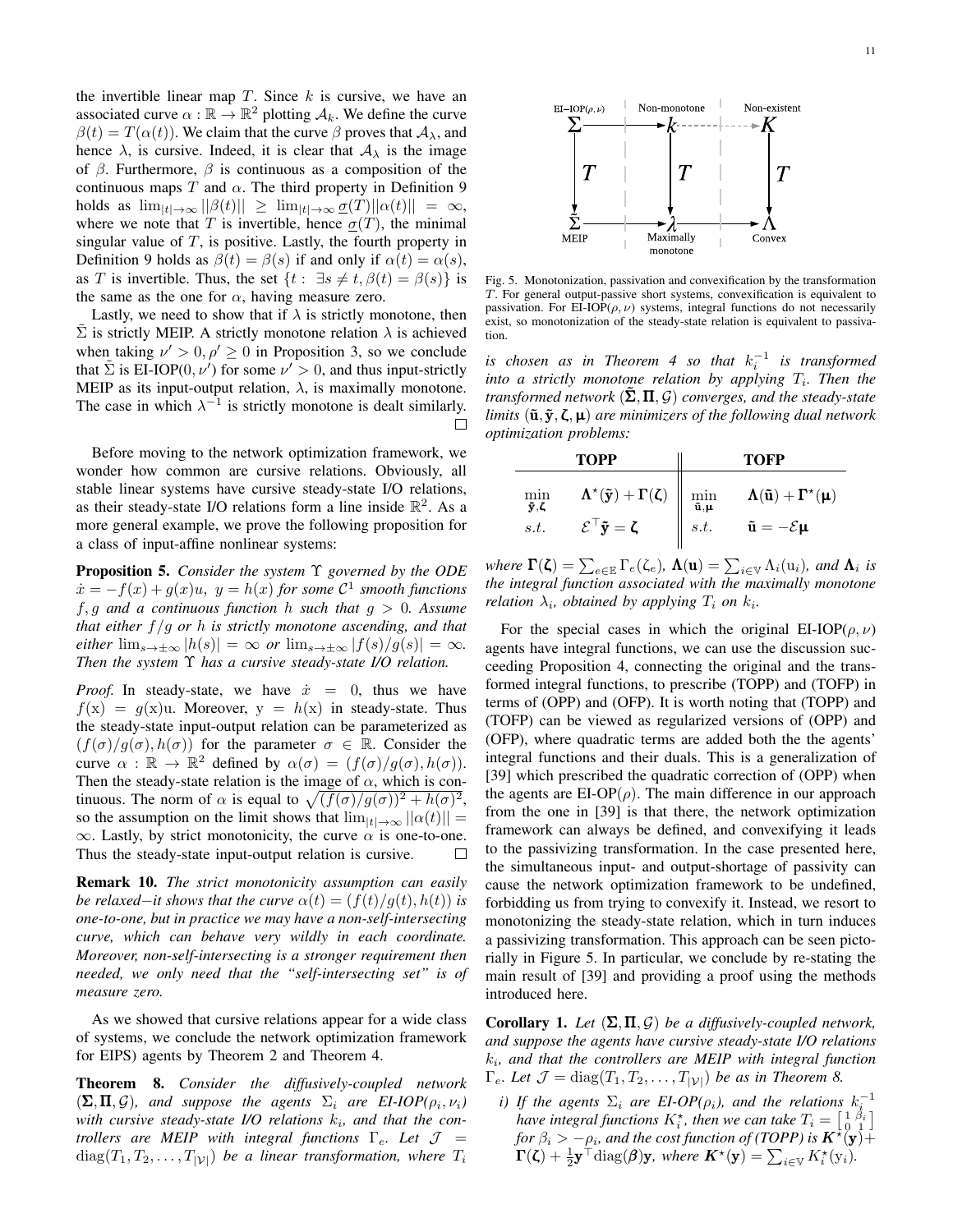*ii)* If the agents  $\Sigma_i$  are EI-IP( $\nu_i$ ), and the relations  $k_i$  have *integral functions*  $K_i$ , then we can take  $T_i = \begin{bmatrix} 1 & 0 \\ \beta_i & 1 \end{bmatrix}$  for  $a_n$   $\beta_i$  >  $-\nu_i$ , and the cost function of (TOFP) is  $K(\mathbf{u}) +$  $\mathbf{\Gamma}^{\star}(\mathbf{\mu}) + \frac{1}{2}\mathbf{u}^{\top} \text{diag}(\boldsymbol{\beta})\mathbf{u}$ , where  $\mathbf{K}(\mathbf{y}) = \sum_{i \in \mathbb{V}} K_i(\mathbf{u}_i)$ .

*Proof.* We only prove the first case, as the proof second case is completely analogous. Each agent is  $E I-OP(\rho_i)$ , so that the associated PQI is  $0 \le \xi \chi - \rho_i \chi^2$ . We take any  $\beta_i > -\rho_i$  and look for  $T_i$  transforming this PQI into  $0 \le \xi \chi - (\rho_i + \beta_i) \chi^2$ , which implies output-strict MEIP. We build  $T_i$  according to Theorem 4, taking  $(\xi_1, \chi_1) = (1, 0), (\xi_2, \chi_2) = (\rho_i, 1), (\xi_3, \chi_3) = (1, 0)$ and  $(\xi_4, \chi_4) = (\rho_i + \beta_i, 1)$ . We note that  $(\xi_1 + \chi_1, \xi_2 + \chi_2) =$  $(1 + \rho_i, 1)$  satisfies  $\chi \xi - \rho_i \chi^2 = 1 + \rho_i - \rho_i = 1 \geq 0$ , meaning that  $(\xi_1+\chi_1, \xi_2+\chi_2)$  satisfies the first PQI. Similarly,  $(\xi_3 + \chi_3, \xi_4 + \chi_4)$  satisfies the second PQI. We thus take:

$$
T_i = \begin{bmatrix} \xi_3 & \xi_4 \\ \chi_3 & \chi_4 \end{bmatrix} \begin{bmatrix} \xi_1 & \xi_2 \\ \chi_1 & \chi_2 \end{bmatrix}^{-1}
$$
  
= 
$$
\begin{bmatrix} 1 & \rho_i + \beta_i \\ 0 & 1 \end{bmatrix} \begin{bmatrix} 1 & \rho_i \\ 0 & 1 \end{bmatrix}^{-1} = \begin{bmatrix} 1 & \beta_i \\ 0 & 1 \end{bmatrix},
$$

which proves the first part. As for the second part, Table I implies that the steady-state relation  $\lambda_i$  of the transformed system is given by  $\lambda_i^{-1}(y_i) = k_i^{-1}(y_i) + \beta_i y_i$ . Integrating this equation with respect to  $y_i$  gives that  $\Lambda_i^*(y_i) = K_i^*(y_i) + \frac{1}{2}\beta_i y_i^2$ . Using  $\mathbf{K}^{\star}(\mathbf{y}) = \sum_{i \in \mathbb{V}} K_{i}^{\star}(y_{i})$  and  $\mathbf{\Lambda}^{\star}(\mathbf{y}) = \sum_{i \in \mathbb{V}} \Lambda_{i}^{\star}(\tilde{\mathbf{y}}_{i})$  gives that  $\mathbf{\Lambda}^{\star}(\mathbf{y}) = \mathbf{K}^{\star}(\mathbf{\bar{y}}) + \frac{1}{2}\mathbf{y}^{\top} \text{diag}(\boldsymbol{\beta})\mathbf{y}$ , completing the proof.  $\Box$ 

## VIII. CASE STUDIES

This section presents two examples illustrating the theoretical results proposed in this paper. The first example deals with a collection of EIPS linear and time-invariant systems, and exemplifies the application of Algorithm 1 on a specific system. The second example describes a network of gradient systems with non-convex potential functions, exemplifying the results of Section VII.

#### *A. Linear and Time Invariant Systems*

Consider a linear time-invariant system  $\Sigma$  with a transfer function of the form  $G(s) = \frac{s}{s^2 + as + b}$ , where  $a, b, s \in \mathbb{R}$  and  $\varsigma \neq 0$ . We consider the case in which  $a > 0$ , where a is equal to minus the sum of the poles of the system. This case occurs when both poles are stable, or only one pole is stable. Examples of such systems include the oscillations of a ship at sea [54], robot elbow actuators [55, p. 487], and suspended mobile remote cameras, as used in sports events [55, p. 881]. The prior of the three has two stable poles, where the latter two only have one stable pole. If both poles are stable, then the system has a finite  $\mathcal{L}_2$ -gain and can be stabilized using the small-gain theorem [10]. Otherwise, the system does not have a finite  $\mathcal{L}_2$ -gain.

According to Theorem 6, in this case,  $p(s) = \varsigma$  and  $q(s) =$  $s^2 + as + b$ , so that  $\deg p = 0 < \deg q = 2$ , and the degree of  $q(s) + \lambda p(s)$  is two. If we choose  $\lambda = \frac{0.25a^2 - b}{s}$ , then  $q(s) + \lambda p(s) = s^2 + as + 0.25a^2 = (s + 0.5a)^2$ , which has a double stable pole at  $s = -0.5a$ . Moreover, computing  $\mu =$  $sup_{\omega \in \mathbb{R}}$  $\frac{5}{(j\omega+0.5a)^2}$  $\mu^2 + \frac{1}{4}$  gives  $\mu = \frac{4\varsigma}{a^2} + \frac{1}{4}$ . Thus, the system  $\Sigma$  is EI-IOP( $\rho$ ,  $\nu$ ) for  $\rho = -\frac{\lambda(1+\lambda\mu)}{1+2\lambda\mu}$  and  $\nu = -\frac{\mu}{1+2\lambda\mu}$ .

As a specific example, consider the linear and time-invariant system  $\Sigma$  with the transfer function  $G(s) = \frac{0.75}{s^2 + 2s - 2}$ , which has a stable pole at  $s = -1 - \sqrt{3} \approx -2.73$  and an unstable pole at  $s = \sqrt{3} - 1 \approx 0.73$ . We note this system is not finite  $\mathcal{L}_2$ -gain, nor input-passive short, as it has an unstable pole, nor output-passive short, as it has a relative degree of 2 [10]. For this system, we have  $\lambda = 4$  and  $\mu = 1$ , which in turn give  $\rho = -\frac{20}{9}$  and  $\nu = -\frac{1}{9}$ .

We now passivize  $\Sigma$  by applying Algorithm 1. We first note that  $(\xi_1, \chi_1) = (5, -1)$  and  $(\xi_2, \chi_2) = (-4, 1)$  are two noncolinear solutions of  $-\nu\xi^2 + \xi\chi - \rho\chi^2 = \frac{1}{9}(4\chi + \xi)(5\chi + \chi)$  $\xi$ ) = 0. Choosing  $\rho' = \nu' = 0$ , and the corresponding noncolinear solutions  $(\xi_3, \chi_3) = (1, 0)$  and  $(\xi_4, \chi_4) = (0, 1)$  to the equation  $-\rho' \xi^2 + \xi \chi - \nu' \chi^2 = 0$ , we compute:

$$
\alpha_1 = -\rho(\xi_1 + \xi_2)^2 + (\xi_1 + \xi_2)(\chi_1 + \chi_2) - \nu(\chi_1 + \chi_2)^2
$$
  
=  $\frac{1}{9} > 0$   

$$
\alpha_2 = -\rho'(\xi_3 + \xi_4)^2 + (\xi_3 + \xi_4)(\chi_3 + \chi_4) - \nu'(\chi_3 + \chi_4)^2
$$
  
= 1 > 0.

Thus, the transformation  $T_1$ , as defined in (13), passivizes the system  $\Sigma$ . A simple computation shows that  $T_1 = \begin{bmatrix} 1 & 4 \\ 1 & 5 \end{bmatrix}$ , implying that the transformed input and output are given by  $\tilde{u} = u + 4y, \tilde{y} = u + 5y$ . If we let  $U(s)$ ,  $Y(s)$ ,  $U(s)$ ,  $Y(s)$ be the Laplace transforms of  $u, y, \tilde{u}, \tilde{y}$  respectively, then the connections  $U(s) = U(s) + 4Y(s) = (1 + 4G(s))U(s)$  and  $\tilde{Y}(s) = U(s) + 5Y(s) = (1 + 5G(s))U(s)$  show that the transfer function of the transformed system  $\Sigma$  is equal to

$$
\tilde{G}(s) = \frac{\tilde{Y}(s)}{\tilde{U}(s)} = \frac{s^2 + 2s + 3}{s^2 + 2s + 2}.
$$

This transfer function, and therefore  $\tilde{\Sigma}$ , is passive, and is in fact input-strictly passive with index 0.9 and output-strictly passive with parameter  $\frac{2}{3}$ , as can be verified by the MATLAB command "getPassiveIndex." The fact that  $\tilde{\Sigma}$  is *strictly* passive follows from our choice of  $\lambda$ , which requires all zeros of a certain polynomial to be in the open left-half plane, not allowing any to be on the imaginary axis.

## *B. A Network of Gradient Systems with Non-Convex Potentials*

We consider a class of networked nonlinear gradient systems, described by

$$
\Sigma_i: \dot{x}_i = -\frac{\partial U(x_i)}{\partial x_i} + u_i; \quad y_i = x_i, \quad i = 1, \dots, |\mathcal{V}|, \tag{22}
$$

where the inputs  $u_i$  are given by

$$
u_i = G \sum_{j \in \mathcal{N}_i} (x_j - x_i), \quad i = 1, ..., |\mathcal{V}|,
$$
 (23)

where  $G > 0$  is the controller gain,  $\mathcal{N}_i$  denotes the neighbors of agent  $i$ , and  $U$  is a scalar potential function with  $U(\sigma) > 0, \sigma \neq 0, U(0) = 0$ . Such classes of systems are important because of their applications in both biological and multi-agent systems, and are inspired from [56]. As discussed in [56], (22) loosely describes the dynamics of a group of bacteria performing chemotaxis (where  $x_i$  is the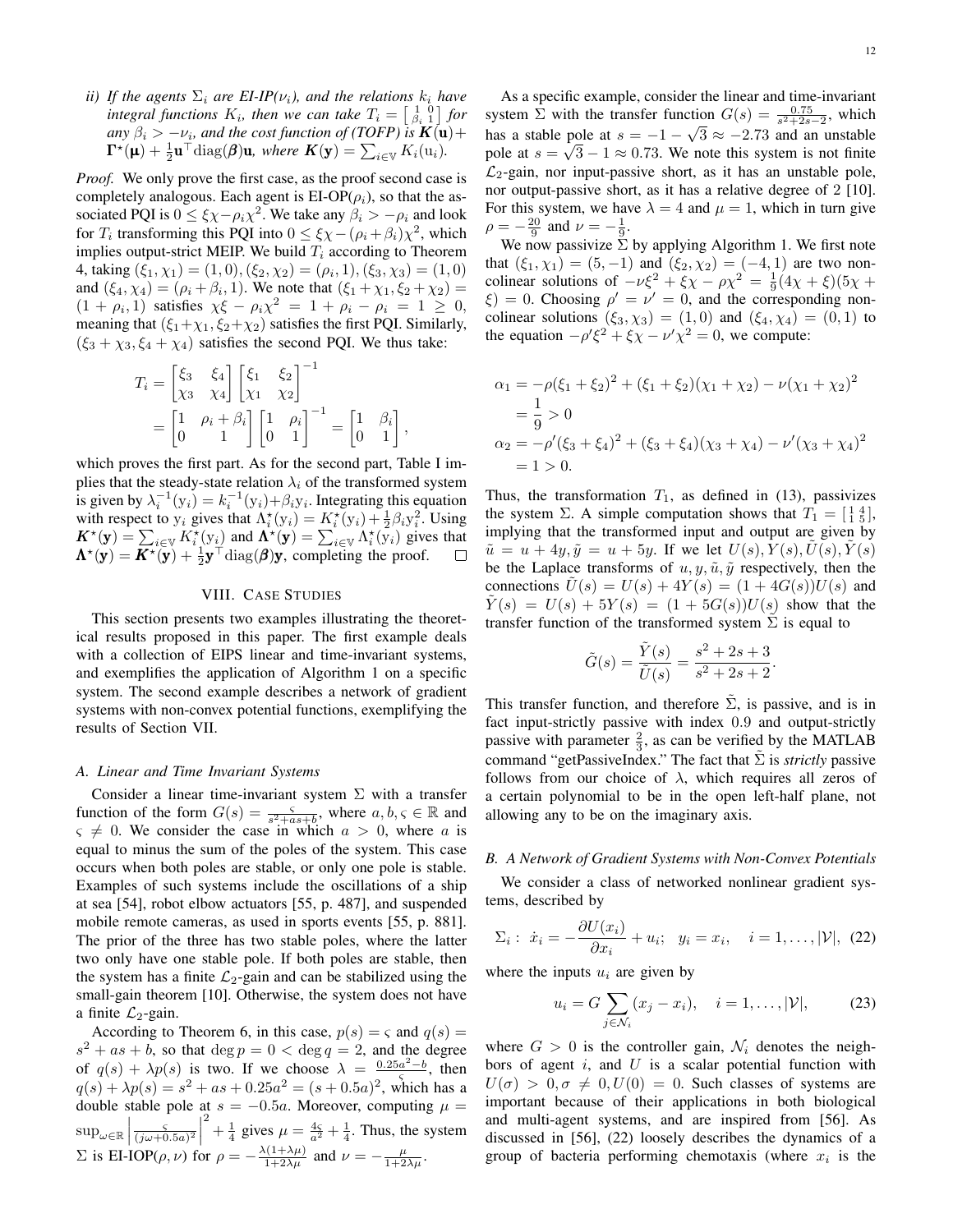

Fig. 6. Steady-state relations and the associated integral function of the EIPS system  $\Sigma_i$ . Both  $k_i$  and  $k_i^{-1}$  are cursive but non-monotone and the dual integral function  $K_i^*$  is non-convex.



Fig. 7. Steady-state I/O relations of the transformed system  $\tilde{\Sigma}_i$ . Both the relations are maximally monotone.



Fig. 8. Integral functions associated to steady-state I/O relations of the transformed system  $\tilde{\Sigma}_i$ . Both  $\Lambda_i$  and  $\Lambda_i^*$  are strictly convex and attains their minimum at the steady-states of the network.

position of the bacteria) in response to chemical stimulus, such as the concentration of chemicals in their environment, to find food (for example, glucose) by swimming towards the highest concentration of food molecules. Other possible applications include vehicle networks that must efficiently climb gradients to search for a source by measuring its signal strength in a spatially distributed environment. Note that this is a diffusively-coupled systems, with agents  $\Sigma_i$  and static gains  $G$  as edge controllers. It's easy to verify that the static controllers  $\Pi_e$  are MEIP and that their I/O relation  $\gamma_e$  is a straight line passing through origin in the  $(\zeta_e, \mu_e)$  plane.

Let the potential U be given by  $U(x_i) = r_1(1 - \cos x_i) + \frac{1}{2}r_2x_i^2, r_1 > 0, r_2 > 0$ . Thus  $\frac{\partial U}{\partial x_i} = r_1 \sin x_i + r_2x_i$  and the Hessian is  $\frac{\partial^2 U}{\partial x_i^2} = r_1 \cos x_i + r_2 \ge (r_2 - r_1)$ . Note that the steady-state I/Ö relation  $k_i$  of  $\Sigma_i$  is given by the planar curve  $u_i = r_1 \sin \sigma + r_2 \sigma$ ;  $y_i = \sigma$ , parameterized by the variable  $\sigma$ .

We choose  $r_1 = 2.5, r_2 = 0.1$  and note that  $\frac{\partial^2 U}{\partial x^2} \ge \rho \text{Id}$ , with  $\rho = (r_2 - r_1) = -2.4$ . Thus, the systems  $\Sigma_i$  are EI-OP( $\rho$ ) for  $\rho = -2.4$ , as mentioned in Proposition 1. The steadystate I/O relation  $k_i$  is cursive but non-monotone as shown in Figure 6(a) and the associated integral function  $K_i$  does not exist. The inverse relation  $k_i^{-1}$  is also non-monotone as shown in Figure 6(b), and the associated integral function  $K_i^*(y_i) =$  $\frac{1}{2}r_2y_i^2 - r_1 \cos y_i$  is non-convex as shown in Figure 6(c).



Fig. 9. States of the systems  $\Sigma$  and  $\tilde{\Sigma}$  in the diffusively-coupled network interconnection in Figure 1.

By exploiting above methodology, we passivize network by choosing an I/O transformation  $J$ , such that the conditions in Theorem 8 are satisfied. One of such transformations is given by  $\mathcal{J} = T \otimes I_{|\mathbb{V}|}$  with  $T = \begin{bmatrix} 1 & 2 & 5 \\ 0 & 1 & 1 \end{bmatrix}$ , which can be found using Theorem 4 ( $\otimes$  represents the Kronecker product). The transformed network  $(\mathcal{G}, \Sigma, \Pi)$ , having input  $\tilde{u} = u + 2.5y$ and output  $\tilde{y} = y$ , has agents that are equilibrium-independent output-strictly passive with passivity index  $\tilde{\rho} = 0.1 > 0$  (Theorem 4). The steady-state I/O relation  $\lambda_i$  of each transformed agent  $\tilde{\Sigma}_i$  is given by a planar curve  $\tilde{u}_i = r_1 \sin \sigma + (r_1 + r_2) \sigma$ ;  $\tilde{y}_i = \sigma$ , parameterized by the variable  $\sigma$ , which is maximally monotone as shown in Figure 7(a), and the associated integral function  $\Lambda_i$  is strictly convex as in Figure 8(a), which we plotted using MATLAB function "cumtrapz". The inverse relation  $\lambda_i^{-1}$  is also maximally monotone as shown in Figure 7(b), and the associated integral function  $\Lambda_i^* = \frac{1}{2}(r_1 + r_2)\tilde{y}_i^2 - r_1 \cos \tilde{y}_i$ is strictly convex as shown in Figure  $\bar{8}$ (b).

The outputs  $y$  of the systems are plotted in Figure 9 for the above both cases. For the original systems  $\Sigma$ , there exists a clustering phenomenon as shown in Figure 9(a), which does not corresponds to the minima of the integral function  $K_i^*$  in Figure 6(c). However, for the transformed systems  $\hat{\Sigma}$ , one can observe from Figure 8 that the minimum of integral functions  $\Lambda_i$  and  $\Lambda_i^*$  occurs at the steady-state of the transformed system  $\tilde{\Sigma}$ , that is,  $\tilde{\mathbf{u}} = 0$ ,  $\tilde{\mathbf{y}} = 0$ , as expected.

## IX. CONCLUSIONS

In this paper, we considered networks of equilibriumindependent  $(\rho, \nu)$ -passive systems, and constructed a network optimization framework for their analysis. The first step was considering their steady-state I/O relations, which are not necessarily monotone, and monotonizing them using a linear transformation. This was done by a geometric understanding of the quadratic inequalities satisfied by said steady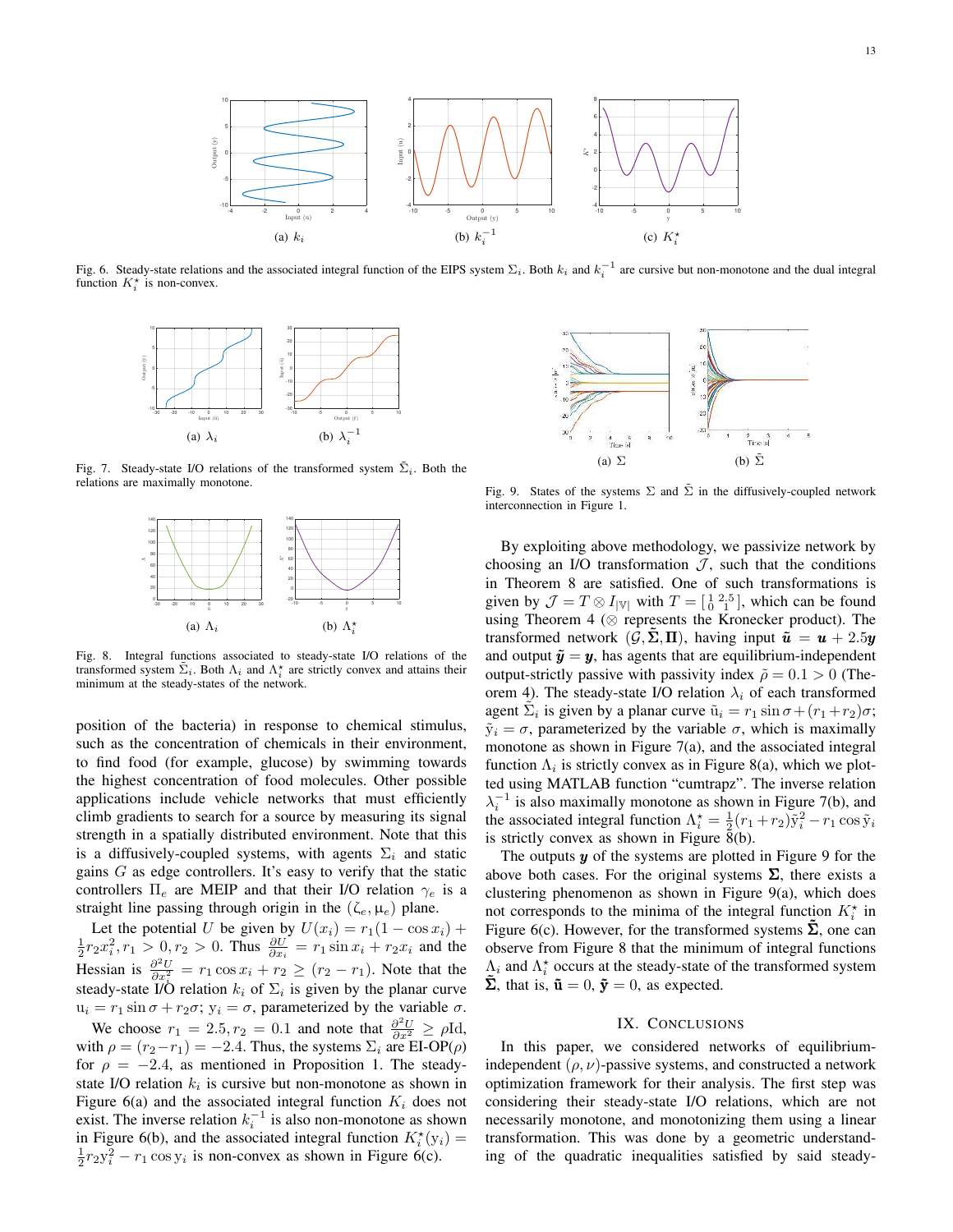state I/O relations. We later showed that this transformation actually passivizes the agents with respect to any equilibrium, culminating in Algorithm 1 for passivation of equilibriumindependent  $(\rho, \nu)$ -passive systems. We also studied the implementation of these transformations, connecting the original steady-state I/O relation to the transformed one. The last barrier from proving that the transformed agents are MEIP was maximality of the monotonized steady-state relation, which was tackled using the notion of cursive relations. We compared the suggested methods to similar works, and presented case studies demonstrating the constructed framework. Future research might extend this framework to MIMO agents, and will need to extend the geometric understanding of the quadratic inequalities, as well as the notion of cursive relations, to systems of higher dimensions.

#### ACKNOWLEDGMENTS

The authors would like to gratefully acknowledge Prof. Panos Antsaklis for his helpful discussions, comments, and suggestions on this work.

## **REFERENCES**

- [1] R. Olfati-Saber, J. A. Fax, and R. M. Murray, "Consensus and cooperation in networked multi-agent systems," *Proceedings of the IEEE*, vol. 95, no. 1, pp. 215–233, Jan 2007.
- [2] K.-K. Oh, M.-C. Park, and H.-S. Ahn, "A survey of multiagent formation control," *Automatica*, vol. 53, pp. 424 – 440, 2015.
- [3] T. Hatanaka, N. Chopra, M. Fujita, and M. Spong, *Passivity-Based Control and Estimation in Networked Robotics*, 1st ed., ser. Communications and Control Engineering. Springer International Publishing, 2015.
- [4] C. De Persis and N. Monshizadeh, "Bregman storage functions for microgrid control," *IEEE Transactions on Automatic Control*, vol. 63, no. 1, pp. 53–68, 2018.
- [5] P. J. Antsaklis, B. Goodwine, V. Gupta, M. J. McCourt, Y. Wang, P. Wu, M. Xia, H. Yu, and F. Zhu, "Control of cyberphysical systems using passivity and dissipativity based methods," *European Journal of Control*, vol. 19, no. 5, pp. 379–388, 2013.
- [6] M. Arcak, "Passivity as a design tool for group coordination," *IEEE Transactions on Automatic Control*, vol. 52, no. 8, pp. 1380–1390, 2007.
- [7] N. Chopra and M. W. Spong, *Advances in Robot Control: From Everyday Physics to Human-Like Movements*. Springer, 2006, ch. Passivity-Based Control of Multi-Agent Systems, pp. 107–134.
- [8] G.-B. Stan and R. Sepulchre, "Analysis of interconnected oscillators by dissipativity theory," *IEEE Transactions on Automatic Control*, vol. 52, no. 2, pp. 256–270, Feb. 2007.
- [9] Y. Tang, Y. Hong, and P. Yi, "Distributed optimization design based on passivity technique," in *2016 12th IEEE International Conference on Control and Automation (ICCA)*, June 2016, pp. 732–737.
- [10] H. Khalil, *Nonlinear Systems*, ser. Pearson Education. Prentice Hall, 2002.
- [11] N. Monshizadeh, P. Monshizadeh, R. Ortega, and A. van der Schaft, "Conditions on shifted passivity of port-hamiltonian systems," *Systems & Control Letters*, vol. 123, pp. 55 – 61, 2019.
- [12] J. W. Simpson-Porco, "Equilibrium-independent dissipativity with quadratic supply rates," *IEEE Transactions on Automatic Control*, vol. 64, no. 4, pp. 1440–1455, April 2019.
- [13] A. Pavlov and L. Marconi, "Incremental passivity and output regulation," *Systems & Control Letters*, vol. 57, no. 5, pp. 400 – 409, 2008.
- [14] G. H. Hines, M. Arcak, and A. K. Packard, "Equilibriumindependent passivity: A new definition and numerical certification," *Automatica*, vol. 47, no. 9, pp. 1949–1956, 2011.
- [15] C. Meissen, L. Lessard, M. Arcak, and A. K. Packard, "Compositional performance certification of interconnected systems using admm," *Automatica*, vol. 61, pp. 55–63, 2015.
- [16] J. W. Simpson-Porco, "Input/output analysis of primaldual gradient algorithms," in *Proc. of the Annual Allerton Conference on Communication, Control, and Computing*, Allerton House, UIUC, Illinois, USA, 2016, pp. 219–224.
- [17] M. Bürger, D. Zelazo, and F. Allgöwer, "Duality and network theory in passivity-based cooperative control," *Automatica*, vol. 50, no. 8, pp. 2051–2061, 2014.
- [18] R. T. Rockafellar, *Network Flows and Monotropic Optimization*. Belmont, MA, USA: Athena Sci., 1998.
- [19] M. Sharf and D. Zelazo, "A network optimization approach to cooperative control synthesis," *IEEE Control Systems Letters*, vol. 1, no. 1, pp. 86–91, 2017.
- [20] M. Sharf and D. Zelazo, "Analysis and synthesis of mimo multi-agent systems using network optimization," *IEEE Transactions on Automatic Control*, vol. 64, no. 11, pp. 4512–4524, 2019.
- [21] M. Sharf, A. Koch, D. Zelazo, and F. Allgöwer, "Modelfree practical cooperative control for diffusively coupled systems," *arXiv preprint arXiv:1906.05204*, 2019.
- [22] M. Sharf and D. Zelazo, "A Data-Driven and Model-Based Approach to Fault Detection and Isolation in Networked Systems," *arXiv e-prints*, p. arXiv:1908.03588, Aug 2019.
- [23] Z. Qu and M. A. Simaan, "Modularized design for cooperative control and plug-and-play operation of networked heterogeneous systems," *Automatica*, vol. 50, no. 9, pp. 2405–2414, 2014.
- [24] R. Harvey and Z. Qu, "Cooperative control and networked operation of passivity-short systems," in *Control of Complex Systems: Theory and Applications*, K. Vamvoudakis and S. S. Jagannathan, Eds. Elsevier, 2016, pp. 499–518.
- [25] S. Trip and C. De Persis, "Distributed optimal load frequency control with non-passive dynamics," *IEEE Transactions on Control of Network Systems*, vol. 5, no. 3, pp. 1232–1244, 2018.
- [26] M. Xia, P. J. Antsaklis, and V. Gupta, "Passivity indices and passivation of systems with application to systems with input/output delay," in *IEEE Conference on Decision and Control*, Los Angeles, California, USA, 2014,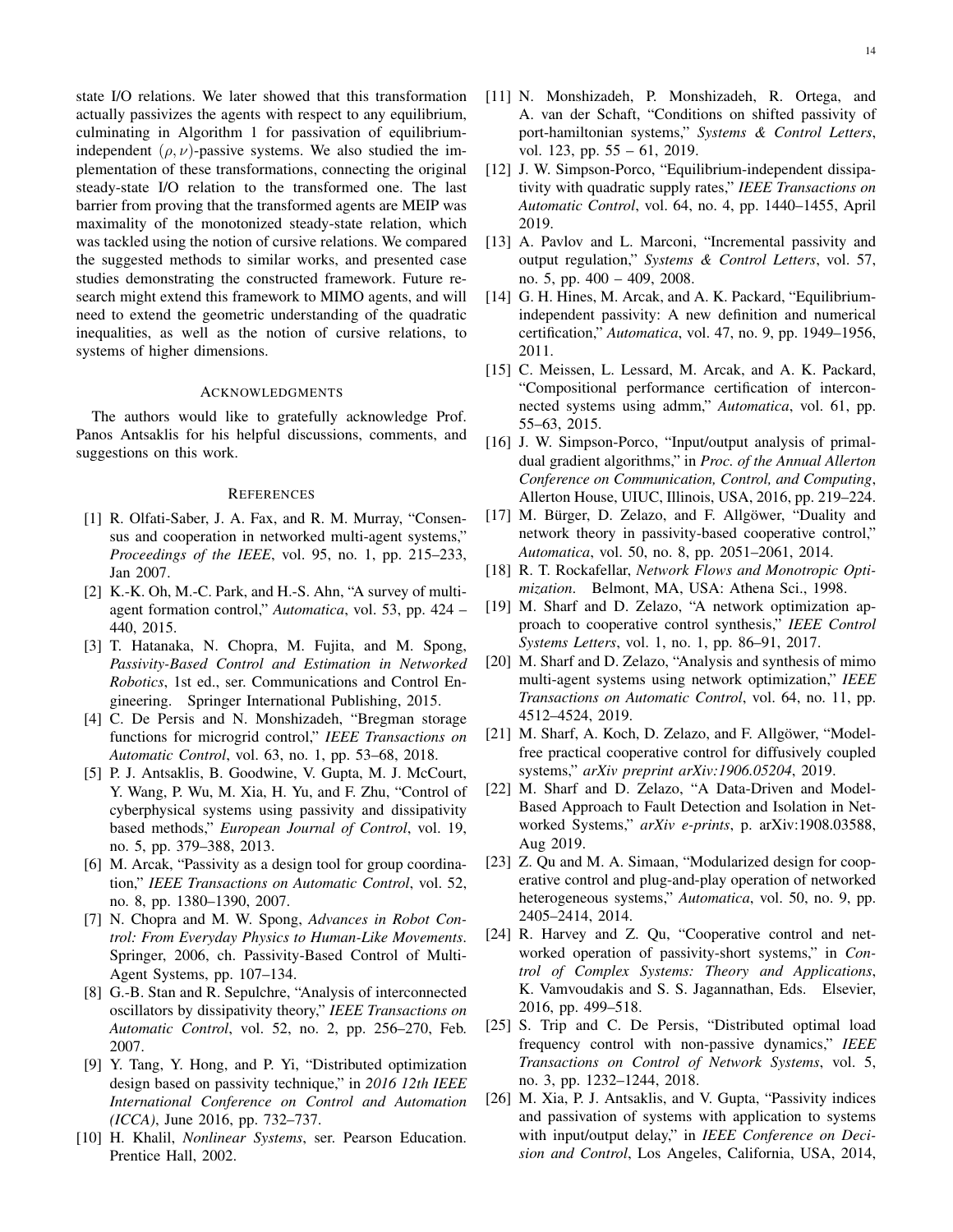pp. 783–788.

- [27] F. Zhu, M. Xia, and P. J. Antsaklis, "Passivity analysis and passivation of feedback systems using passivity indices," in *Proc. of the American Control Conference*, Portland, Oregon, USA, 2014, pp. 1833–1838.
- [28] A. Fradkov, "Passification of non-square linear systems and feedback Yakubovich-Kalman-Popov lemma," *European Journal of Control*, vol. 9, no. 6, pp. 577–586, 2003.
- [29] C. I. Byrnes and A. Isidori, "New results and examples in nonlinear feedback stabilization," *Systems & Control Letters*, vol. 12, no. 5, pp. 437 – 442, 1989.
- [30] C. I. Byrnes, A. Isidori, and J. C. Willems, "Passivity, feedback equivalence, and the global stabilization of minimum phase nonlinear systems," *IEEE Transactions on Automatic Control*, vol. 36, no. 11, pp. 1228–1240, 1991.
- [31] A. L. Fradkov, D. Hill, Z.-P. Jiang, and M. Seron, "Feedback passification of interconnected systems," in *IFAC NOLCOS*, vol. 2, 1995, pp. 660–665.
- [32] Z.-P. Jiang, D. J. Hill, and A. L. Fradkov, "A passification approach to adaptive nonlinear stabilization," *Systems & Control Letters*, vol. 28, no. 2, pp. 73 – 84, 1996.
- [33] A. L. Fradkov and D. J. Hill, "Exponential feedback passivity and stabilizability of nonlinear systems," *Automatica*, vol. 34, no. 6, pp. 697–703, 1998.
- [34] R. Sepulchre, M. Jankovic, and P. V. Kokotovic, *Constructive nonlinear control*. Springer Science & Business Media, 2012.
- [35] A. Romer, J. Berberich, J. Köhler, and F. Allgöwer, "Oneshot verification of dissipativity properties from inputoutput data," *IEEE Control Systems Letters*, vol. 3, pp. 709–714, 2019.
- [36] J. M. Montenbruck and F. Allgöwer, "Some problems arising in controller design from big data via input-output methods," in *2016 IEEE 55th Annual Conference on Decision and Control (CDC)*, 2016, pp. 6525–6530.
- [37] A. Romer, J. M. Montenbruck, and F. Allgöwer, "Determining dissipation inequalities from input-output samples," in *Proc. 20th IFAC World Congress*, 2017, pp. 7789–7794.
- [38] M. Xia, A. Rahnama, S. Wang, and P. J. Antsaklis, "Control design using passivation for stability and performance," *IEEE Transactions on Automatic Control*, vol. 63, no. 9, pp. 2987–2993, 2018.
- [39] A. Jain, M. Sharf, and D. Zelazo, "Regularization and feedback passivation in cooperative control of passivityshort systems: A network optimization perspective," *IEEE Control Systems Letters*, vol. 2, no. 4, pp. 731– 736, 2018.
- [40] C. Godsil and G. Royle, *Algebraic Graph Theory*, ser. Graduate Texts in Mathematics. Springer New York, 2001.
- [41] R. T. Rockafellar, *Convex Analysis*. Princeton University Press, 1997.
- [42] Y. Joo, R. Harvey, and Z. Qu, "Cooperative control of heterogeneous multi-agent systems in a sampled-data setting," in *2016 IEEE 55th Conference on Decision and Control (CDC)*. IEEE, 2016, pp. 2683–2688.
- [43] M. W. S. Atman, T. Hatanaka, Z. Qu, N. Chopra, J. Yamauchi, and M. Fujita, "Motion synchronization for semi-autonomous robotic swarm with a passivity-short human operator," *International Journal of Intelligent Robotics and Applications*, vol. 2, no. 2, pp. 235–251, 2018.
- [44] M. Sharf and D. Zelazo, "Network feedback passivation of passivity-short multi-agent systems," *IEEE Control Systems Letters*, vol. 3, no. 3, pp. 607–612, July 2019.
- [45] V. A. Bondarko and A. L. Fradkov, "Necessary and sufficient conditions for the passivicability of linear distributed systems," *Automation and Remote Control*, vol. 64, no. 4, pp. 517–530, 2003.
- [46] A. Selivanov, A. Fradkov, and D. Liberzon, "Adaptive control of passifiable linear systems with quantized measurements and bounded disturbances," *Systems & Control Letters*, vol. 88, pp. 62–67, 2016.
- [47] J. M. Montenbruck, M. Bürger, and F. Allgöwer, "Practical synchronization with diffusive couplings," *Automatica*, vol. 53, pp. 235 – 243, 2015.
- [48] A. Franci, L. Scardovi, and A. Chaillet, "An input-output approach to the robust synchronization of dynamical systems with an application to the hindmarsh-rose neuronal model," in *2011 50th IEEE Conference on Decision and Control and European Control Conference*, Dec 2011, pp. 6504–6509.
- [49] F. Dörfler and F. Bullo, "Synchronization in complex networks of phase oscillators: A survey," *Automatica*, vol. 50, no. 6, pp. 1539 – 1564, 2014.
- [50] M. Bando, K. Hasebe, A. Nakayama, A. Shibata, and Y. Sugiyama, "Dynamical model of traffic congestion and numerical simulation," *Phys. Rev. E*, vol. 51, pp. 1035– 1042, Feb 1995.
- [51] G. Zames, "On the input-output stability of time-varying nonlinear feedback systems part one: Conditions derived using concepts of loop gain, conicity, and positivity," *IEEE Transactions on Automatic Control*, vol. 11, no. 2, pp. 228–238, April 1966.
- [52] M. J. McCourt and P. J. Antsaklis, "Connection between the passivity index and conic systems," *ISIS*, vol. 9, p. 009, 2009.
- [53] M. Xia, P. J. Antsaklis, V. Gupta, and F. Zhu, "Passivity and dissipativity analysis of a system and its approximation," *IEEE Transactions on Automatic Control*, vol. 62, no. 2, pp. 620–635, 2017.
- [54] L. Fortuna and G. Muscato, "A roll stabilization system for a monohull ship: modeling, identification, and adaptive control," *IEEE Transactions on Control Systems Technology*, vol. 4, no. 1, pp. 18–28, 1996.
- [55] R. C. Dorf and R. H. Bishop, *Modern control systems*, 11th ed. Pearson, 2011.
- [56] L. Scardovi and N. E. Leonard, "Robustness of aggregation in networked dynamical systems," in *Proc. of the International Conference on Robot Communication and Coordination*, Odense, Denmark, 2009, pp. 1–6.

## **APPENDIX**